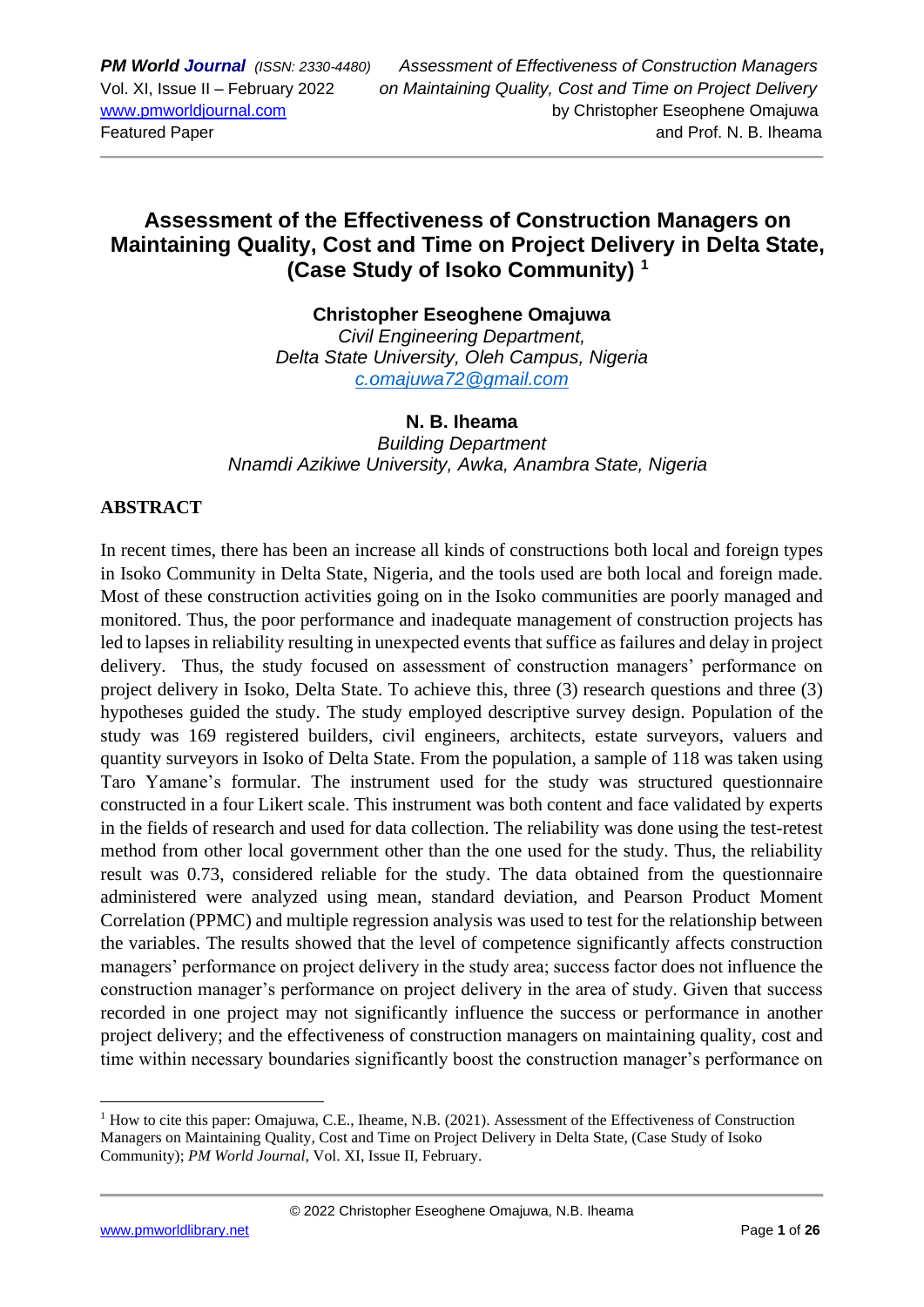project delivery in the area of study. From the findings, it was therefore recommended among others that since the level of competence of the construction managers significantly affects their performance on project delivery, there is need to for them to always upgrade themselves, academically and professionally by acquiring more certification. Also, that awareness should be heralded to ensure gender balance in the construction management.

**Keywords:** Effectiveness, Competency, Project Delivery, Quality, Cost, Time and Construction Manager's Performance

### **INTRODUCTION**

There have been increasing construction activities in recent times due to technology explosion and various emerging construction designs. This increase has equally affected construction activities in communities in Delta State. Isoko, one of the communities in Delta State is made up of Isoko North and South Local Government Area of Delta State is one of the communities where construction activities gained high influx owing to the growing population and also wellestablished institutions like the polytechnics now Delta State University of Science and Technology and the Delta State University Campus and the existence of oil servicing firms in the localities no doubt attracts construction activities in the area.

Construction industry is undoubtedly complex in nature because it contains large number of project parties as clients, consultants, contractors, stakeholders, shareholders and regulators. The complexity and fragmented nature of the industry and its highly casual employment of labour makes it sensitive to poor contract performance. However, Babalola, Oluwatuyi, Akinloye and Aiyewalehinmi (2015) noted that poor construction performance has created economic situation which the industry cannot manage and at the same time the industry stakeholders or contractors do not know how to document these problems for future references. Despite this complexity, the construction industry plays a major role in the development and achievement of goals in the society. Construction industry is one of the largest single industries that contribute greatly to the development of nation. The pace of the economic growth of any nation can be measured by the development of the physical infrastructure such as buildings, roads and bridges (Takin&Akintoye, 2012). Successful building construction projects for instance, are those projects finished on time, within budget, in accordance with specifications and to stakeholders' satisfaction (Ogunsemi, 2006; Yaman, 2007; Cheng, 2011).

In Nigeria for instance, the construction industry is a very significant part of Nigeria economy. Though contributed just about N627, 286.61 million (4.06%) and N 695,565.83 million (4.32%) as its own share to the nation's GDP in the first and second quarters of 2014 respectively (Ogundele, 2010). It remains a key player in the national economy. However, the construction industry inevitably faces many challenges which today's construction manager needs to provide solutions to. Some are new to the industry, and some are centuries old. The nature of the industry further complicates these challenges. The industry is fragmented and often inefficient and is also slow to adopt, implement and integrate new information technologies and products, devoting few resources to research and development (R&D) compared to other (Adeyeye, 2009).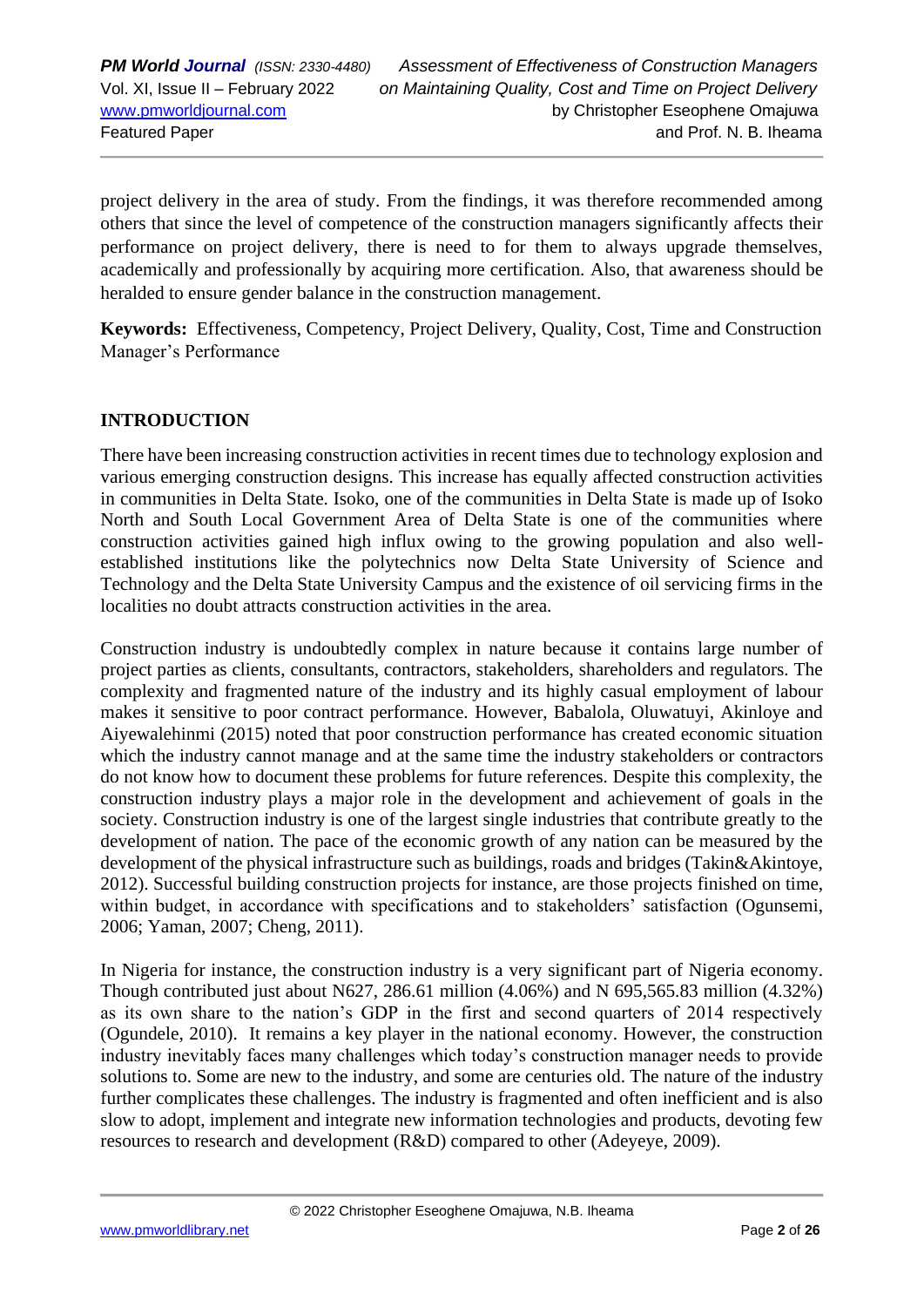The success of a project is judged by meeting the criteria of cost, time, safety, resource allocation, and quality as determined by the owner. Thus, the purpose of construction project management is to achieve goals and objectives through the planned expenditure of resources that meet the project's quality, cost, time, scope, and safety requirements**.** The construction manager must control, deflect, or mitigate the effects of any occurrence or situation that could affect project success. Hence, the major tasks in construction management include planning, organizing, scheduling, implementing, managing, monitoring, controlling, and tracking construction projects. It is essential therefore, for construction activities to be accomplished successfully in an effective and efficient way. This requires that competent professionals be appointed that bring value to the project and manage it adequately. Without the competent professional individuals, the project will almost certainly be over budget, behind time and not of adequate quality (Patil & Pataskar, 2013, Gulghane & Khandve, 2015).

Construction management is another aspect within the construction industry that is misunderstood and often misinterpreted. Many firms only have a construction foreman whose roles and responsibilities differ quite significantly from that of a construction manager. The performance and significance of Construction managers are fundamental to a development or project delivery. Their management function and leadership is an important asset within the industry as they are responsible for keeping the project up to date, within budget and within acceptable quality standards. Many client assume that a construction manager and artisans such as block layers are one and the same and other professionals involved within a project at times assume that because they have certain responsibilities of a project manager that they are the project manager of the project.

A competency profile of the 21st manager includes competencies closely related to the cognitive functioning (e.g, the ability to analyze, synthesize, and solve problems) to the competencies related to the functioning in the community (interpersonal skills, communication skills, the ability to motivate others). In order for successful innovation management to occur, a manager must acquire or possess expertise in the domain at hand, creativity, ability to carry out transformational leadership behaviours, planning and sense-making, and social skills (Mumford,2002). Managers should constantly encourage employees to cooperate creatively in solving problems, help them in demonstrating activity, and motivate them to be creative, eliminate an authoritative attitude, provide psychological freedom of action, properly inform and take care of the constant improvement of their intellectual level. It can be assumed that company innovation is conditioned, among others, by managers: their mental focus on developing innovative activities, their ability to engage the appropriate resources in this activity, to identify and use external impulses, to accept many, also controversial points of view, to do experiments with calculated risk and to seek opportunities for radical breakthroughs **(**Krawczuk 2008).

Construction managers potential and value in Isoko community has not yet been fully realized, certain members within the professional team will do some of the functions and share some of the responsibilities of what a construction manager should have, and will thus not be managed and executed as efficiently as if an appointed construction manager performed the task. Every single project is unique and no two projects are the same, thus the roles and responsibilities of a construction manager and their professionals including construction project participants will also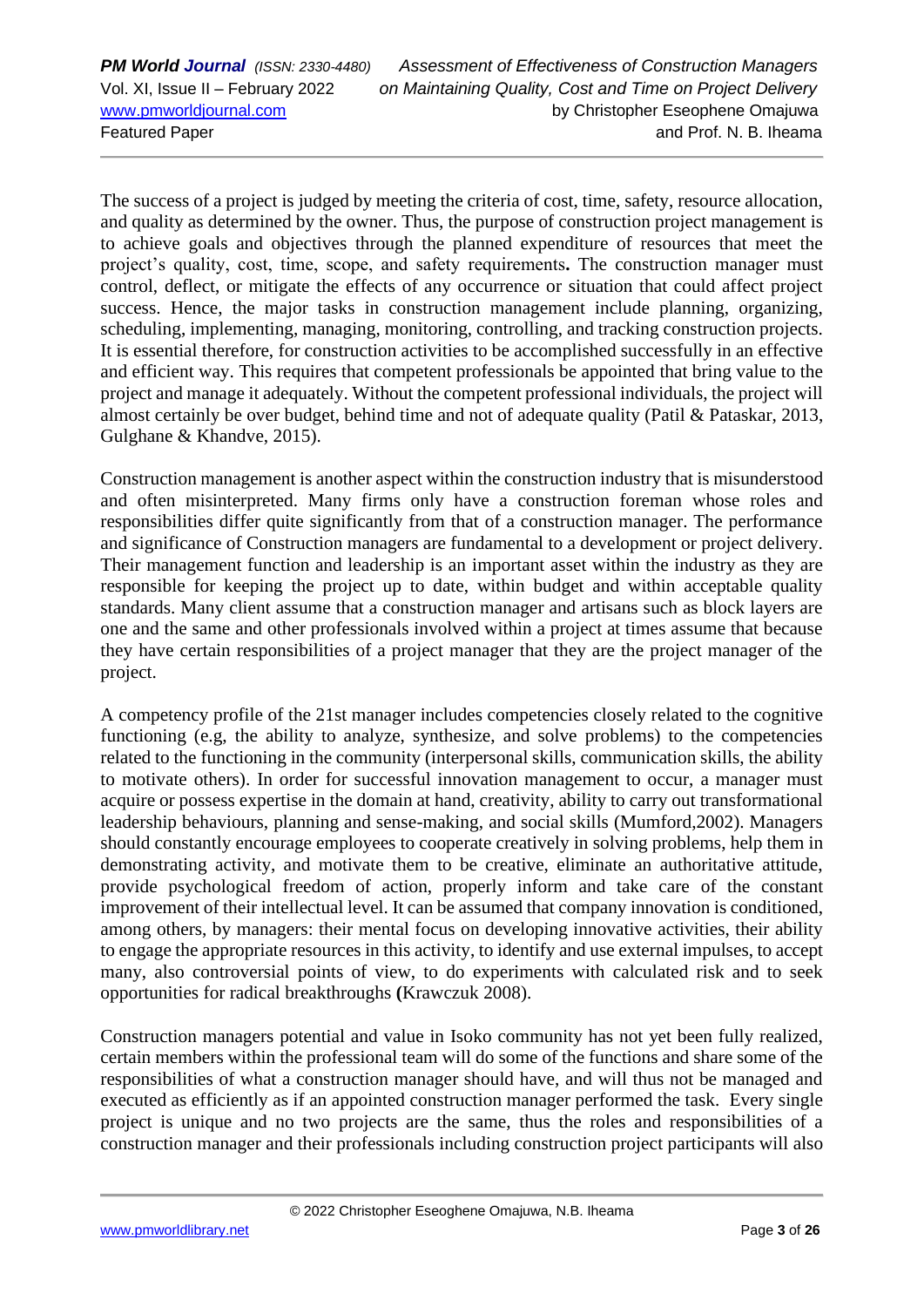differ with each project. Project quality are evaluated by performance measurement which can be defined as the process of evaluating performance relative to a success in terms of time, cost and quality these are the basic criteria to project success. While project creates productive assets through the conversion of resources into productive assets, for the right quality, time and cost. (Natarajan, 2012).

In the realm of project management, the schedule, cost and quality achievement is also referred to as the iron triangle. Out of these three aspects, it is the achievement of schedule and cost Compliances that the project management is attending to most of the time. This results in a halfhearted attempt to achieve quality at project sites.

In order to achieve the schedule and cost objectives, project quality is sometimes also overlooked, (Jha and Iyer, 2006). According to Ogunde (2016) quoting Jha and Lyer (2006) describes quality as the world's oldest documented profession. Quality professionals use a number of definitions to define project quality. Quality in its simplest form can be defined as: 'meeting the customer's expectations,' or 'compliance with customer's specification.'

No matter what definition we follow for quality, it becomes very complex when we try to put it into actual practice. For a user, quality is nothing but satisfaction with the appearance, performances, and reliability of the project for a given price range. The need for creative conversion of resources into project asset through effective organization, plans, schedules, and controls of the field work to achieve project time, cost and quality, is the responsibility of the project manager. He is responsible for getting the project completed within the time, cost limitations and quality. The success of any project is attributed into the proper management role of the project manager in putting together available resource.

### **Brief Description of Delta State and Isoko Community**

Delta State has a population of 4,112,445 (males: 2,069,309. Female: 2,043,136) (National Census,2006). Delta state has twenty five local government area includes; Ethiope East L.G.A with a population of 200,942, Isoko North, 143,559, Isoko South, 235,147, Ughelli North, 320,687 and Ughelli South, 212,638.

Isoko occupies a space of land in South East of Delta State of Nigeria; bounded by Kwale to the North, Urhobos to the West, Ndokwa Osimili/Aboh to the East; and Ijaws to the South while the Delta Igbos and Itsekiris are not left out. Isoko people are an ethno linguistic group that inhabits the Isoko region of Delta State, Nigeria. The Isoko land is one of the most densely populated areas in Nigeria, with about 500 people per square kilometer compared with the average of 198 for Delta State and 130 for Nigeria. The consequence has been a shortage of farmland which is accentuated by oil exploration activities in the region. Also, some 300,000 Isoko people are permanent indigenes of Ndokwa East of Delta State and Sagbama local government area of Bayelsa state.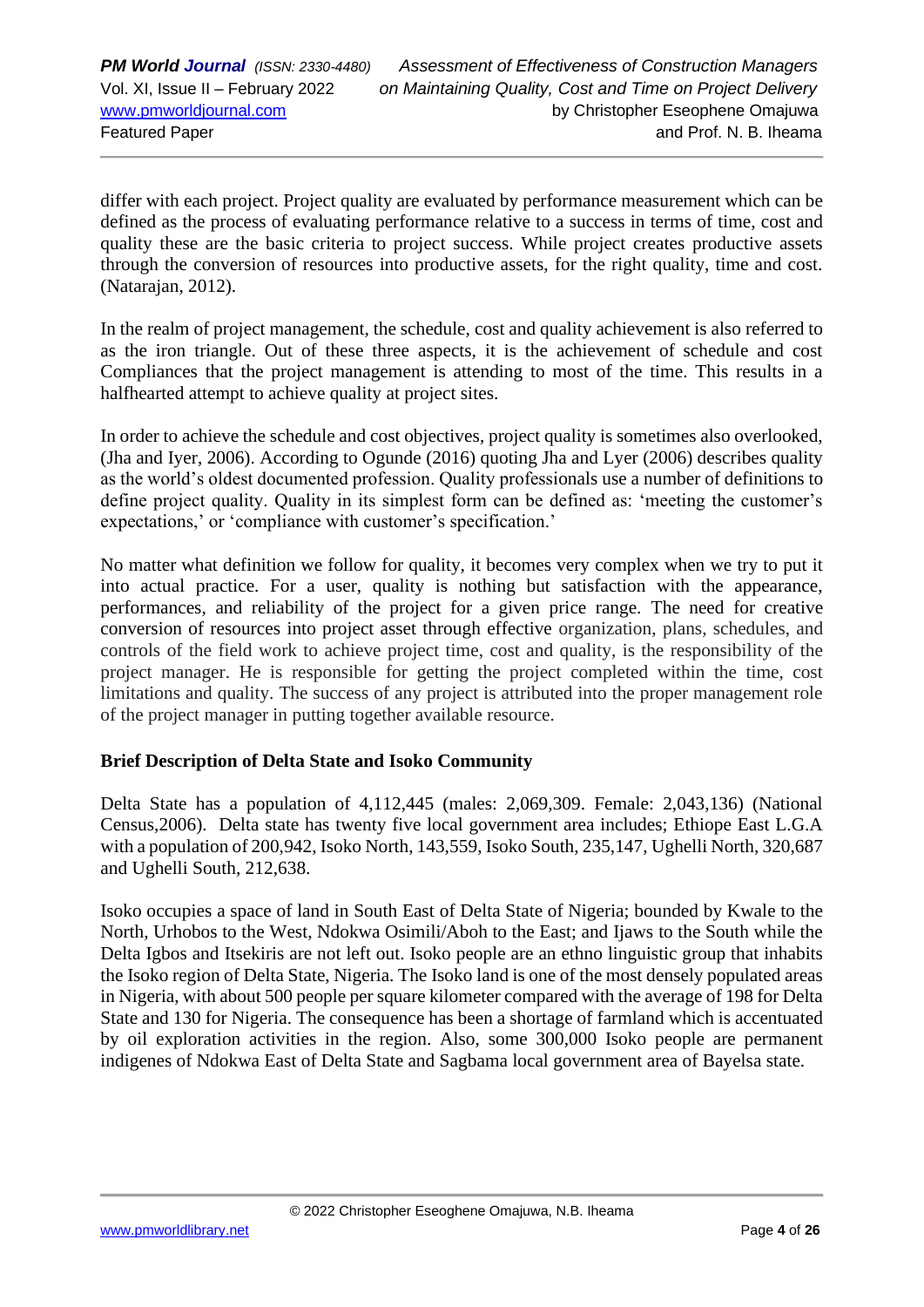### **Climate**

Delta State is situated in the tropics and therefore experiences a fluctuating climate, ranging from the humid tropical in the south, to the subhumid in the northeast. The lessening of humidity towards the north is accompanied by an increasingly marked dry season. The average rainfall is about 266.5mm in the coastal areas and 190,5mm in the extreme north. Rainfall is heaviest in July.www.onlinenigeria.com/delta state (2003)

### **Temperature, Vegetation and soil**

The temperature of Delta state is between  $24^{\circ}$ C–  $32^{\circ}$ C. Temperature increases from the south to the north. In Warri, located in the south for example, the average daily temperature is  $30^{\circ}$ C, while the temperature in Asaba in the north eastern area is  $44^{\circ}$ C.www.onlinenigeria.com/delta state (2003). The vegetation varies from the mangrove swamp along the coast, to the evergreen forest in the middle, and the savannah in the north east. There are three types of soil in Delta State. These consist of alluvial soil on the marine deposits along the coast; alluvial and hydromorphic soils on marine and lacustrine deposits found in the area closest to the Niger and Benin rivers; and the ferral soils on loose sandy sediments in the dry land areas of the north and northeast. The ferral soils are usually yellowish in color. www.onlinenigeria.com/delta state (2003).

### **Ecological Problems**

The environmental setting of Delta State has very serious ecological problems such as erosion and flooding. Coastal and creek erosion affect the coastal areas, resulting in loss of farm and residential land, and in some cases whole village such as Ogulaha and Ugborodo (Ibe, 2012). Flood is a widespread phenomenon in the state. In the coastal area, the numerous rivers and creeks flood their banks creating social and economic problems. Flash floods and flood pondages are the major features of the drylands, especially in the urban centres of Warri, Sapele and Ughelli. In recent times, oil exploitation and gas flaring have further aggravated the ecological problems, causing very serious environmental pollution. The consequences include the destruction of aquatic life and vegetation and reduction in soil productivity.www.onlinenigeria.com/delta state (2003).

### **Economic Activities**

Agriculture, Forestry and Fishing: Two main forms of agriculture are prominent in the state namely, food crop production and industrial crop production. The food crops produced include rice, yam, cassava, fruits and vegetables (mangoes, pawpaw, pineapples, banana, pepper and tomatoes). These crops are produced over the wide range of ecological zones within the state with the exception of the mangrove swamp and the coastal sand areas. The industrial crops include rubber, oil palm and palm kernel. Like food crops, the industrial crops are grown in all ecological zones with the exception of the mangrove swamp and the coastal sand areas. Rubber is the leading export crop in the state.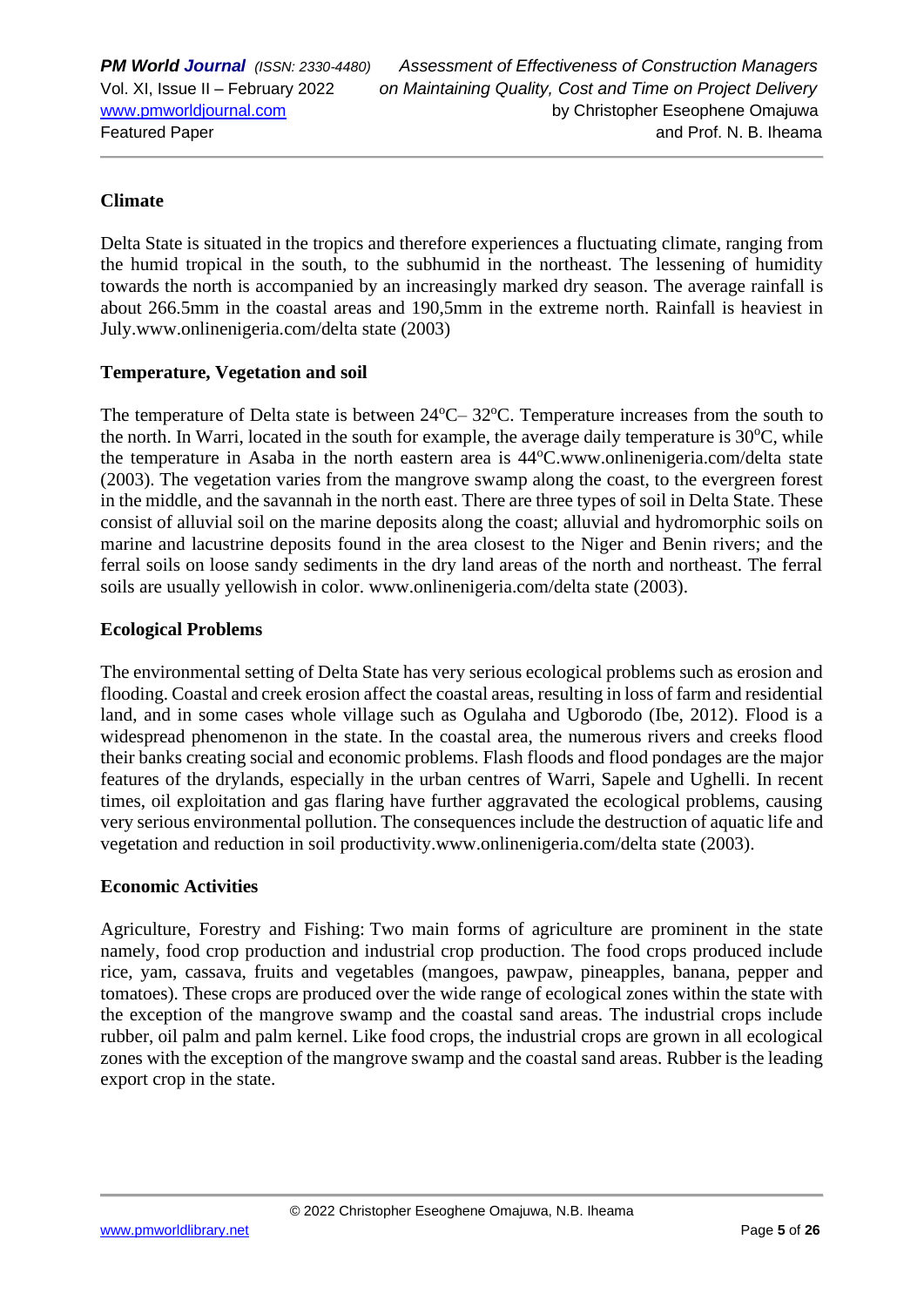

Fig 1.1 Map of Nigeria showing Delta State Source: Digitized google maps (2019)

## **Problem Statement**

As earlier stated in the introduction, all kinds of constructions are being carried out in Isoko Community and they range from local to foreign types of constructions and the tools used are both local and foreign made. Most of these construction activities going on in the Isoko communities are poorly managed and monitored. Thus the poor performance and inadequate management of construction projects has led to lapses in reliability resulting in unexpected events that suffice as failures and delay in project delivery. Failures and delays in project delivery are foundational to time and cost overrun that often led to profit loss, exposure to environmental, social, and economic risks, and increased overhead costs. As advocated by (Olalusi & Jesuloluwa, 2013) poor performance and inadequate management can lead to failure and risk and other consequences such as overhead costs economic waste and environmental and social consequences.

Additionally, within the Isoko Communities, it has been noticed that most project are either suspended or abandoned uncompleted because of improper management and application of innovative and suitable managerial skills, tact and requisites. Due to these problems experienced in the study area it then gave rise to some questions, if project delivery methodologies were not properly followed or weather the services of skillful and competent construction managers were deliberately neglected based on client myopic perspective of construction managers choice. This development is therefore a cause for concern that calls for solution as national construct and arrive at appropriate approach on problem hence the choice of the topic as a platform to assess and arrive at appropriate approach for a proffered adoptable solution.

There has been problem of the inability of project teams to combine mindfulness, as revealed by High Reliability Organizations (HROs), with construction manager to respond adequately to unexpected events during the execution phase of construction projects in Nigeria especially in the Isoko Community particular. Mindfulness suffices as effective contingency planning, systematic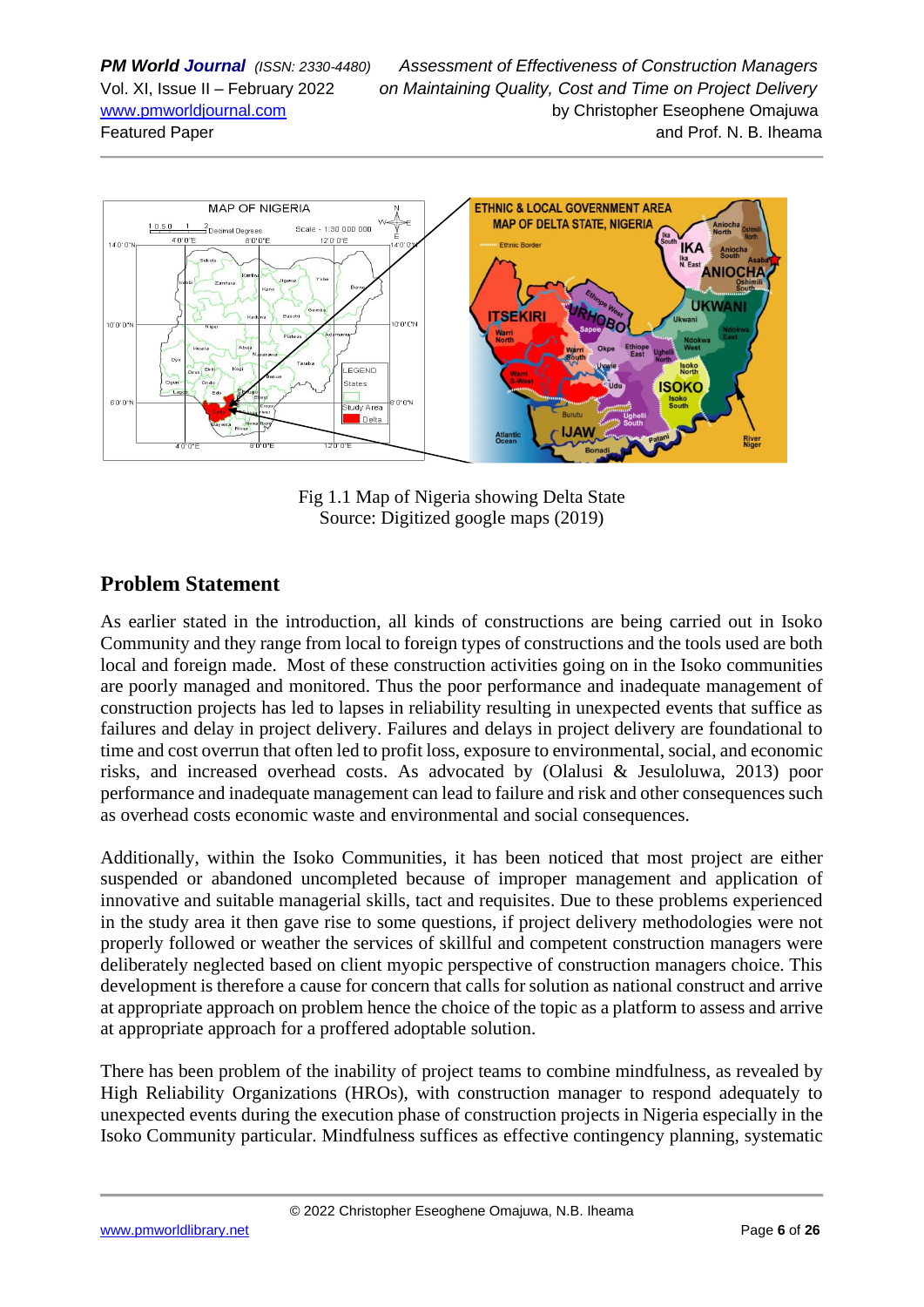approach to, and proactive response to weak signals, trivial issues, and outright failures. Between 50% and 70% of Nigerian, Isoko Community inclusive, construction projects encounter some form of delay due to lapses in reliability and inadequate response to unexpected events. This finding presupposes that most unsuccessful construction projects in Nigeria do not meet their time objectives (Idoro, 2012; Idoro, 2012).

Deloitte on Africa (2014) reported that, with an expenditure of about US\$36.4 billion in 2014, Nigeria is leading all other African countries in major infrastructure construction projects. However, despite these positive projections, few studies have explored how construction managers performance and effective management enabled team members to achieve resilience in the management of unexpected events in Nigerian construction projects.

Without mindful and effective construction manager, adequate contingency planning, and a systematic approach to failure, it is difficult to identify and adequately respond to unforeseen events before they occur which in return affects project delivery (Lee & Diekmann, 2011; Yang & Kao, 2012). Despite the preponderance and consequences of unexpected events in Nigerian construction projects, the argument that unexpected events and poor project delivery are due to lack of mindful and ineffective construction manager and inadequate construction management, I could not find any studies on how construction manager's performance responds to unexpected events during the execution phase of Construction Projects towards service delivery.

Therefore, construction manager's performance should be subjected to a proper assessment of their project delivery methods in relation to the owner's interest and scope of the project considering also pertinent issues. Inefficiency of project managers' performance in efficient delivery can result in: Abandonment of project, Loss of client's confidence in competency of construction manager, less quality product, Cost overrun of project, Reduction of possible competitiveness, Delay in project completion time, Increase in life cycle cost etc.

### **Significance**

This research purposed to pre-empt the need for undertaking construction project performance in Isoko community based on relevant indicators, as a means of helping to bring about improvements in project executions and delivery. Focusing on Isoko community, a fast-developing community, this paper aims at assessing construction managers' performance on project delivery in the Isoko Community of Delta with a view to providing measures that would lead to satisfactory performance of construction managers' projects delivery in the study area whereas the objective is to assess the effectiveness of construction managers in maintaining quality, cost and time. The findings of this study will be of immense benefit to stakeholder in building industry, lecturers, students, management of construction firms, contractors, project managers, construction staff and future researchers.The findings of this study will be of immense benefit to professionals in construction industry, the findings of this study will expose them to the different forms of management strategies and the knowledge of these strategies will facilitate their efforts and prepare them for better managerial aspect in the construction industry.The findings of this study will be of benefit to management of construction firms in the study area as it expose them to the different forms of management Mechanism and the knowledge of these mechanisms will facilitate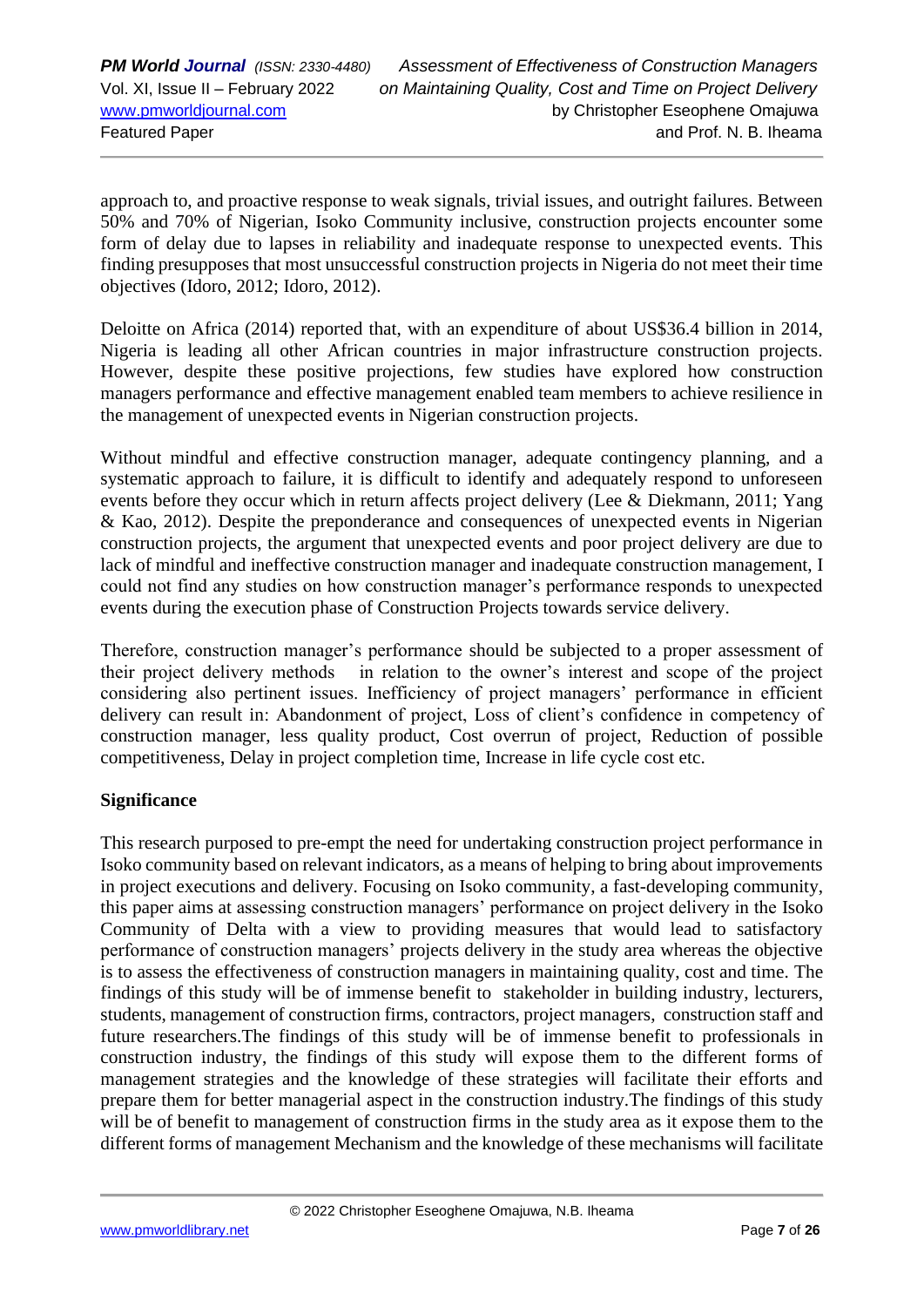their efforts and preparedness for efficiency in project delivery. The findings of this study will be of great benefit to future researchers by adding to the pool of information that already exists in this area. It will enable future researchers see other areas of manager's deficiency in management that may not be covered in this study which could form the basis of their research.

### **Aim and Objective of the Study**

The aim of this study is to assess construction managers' performance on project delivery in the Isoko Community of Delta with a view to providing measures that would lead to satisfactory performance of construction managers' projects delivery in the study area whereas the objective is to assess the effectiveness of construction managers in maintaining quality, cost and time.

#### **Research Questions**

The research question is what is the effectiveness of construction managers in managing quality, cost and time in the study area?

#### **Hypotheses**

**Ho**: Effectiveness of construction managers on maintaining quality, cost and time within necessary boundaries does not significantly boost performance on project delivery.

### **REVIEW OF RELATED LITERATURE**

#### **Construction Industry**

The construction sector is responsible for building new houses, apartments, factories, offices and schools. It also builds roads, bridges, ports, railroads, sewers and tunnels, among many other things. In addition, it maintains and repairs all of those structures and produces the basic materials such as concrete that are used to make them. The industry's significance is due not only to the fact that it provides the buildings and infrastructure on which virtually every other sector depends, but to the fact that it is such a sizeable sector in its own right (Du, 2012).

However, as Ofori (2000) notes, most of these topical issues which have implications for construction industry have so far only been discussed within the context of the industrialized countries and is yet to be considered seriously in the developing countries. Considering the investments levels of the construction industry and the development needs of most developing countries, the time is overdue for these matters to be given prominence. This is also because, despite the relatively high investment in infrastructure in developing countries, the World Development report (2000) highlights the less corresponding impact these have had on the people in these countries. Hence, the report indicated that the infrastructure's future challenges should be dealt with by tackling inefficiency and waste –both in investment and delivering services. The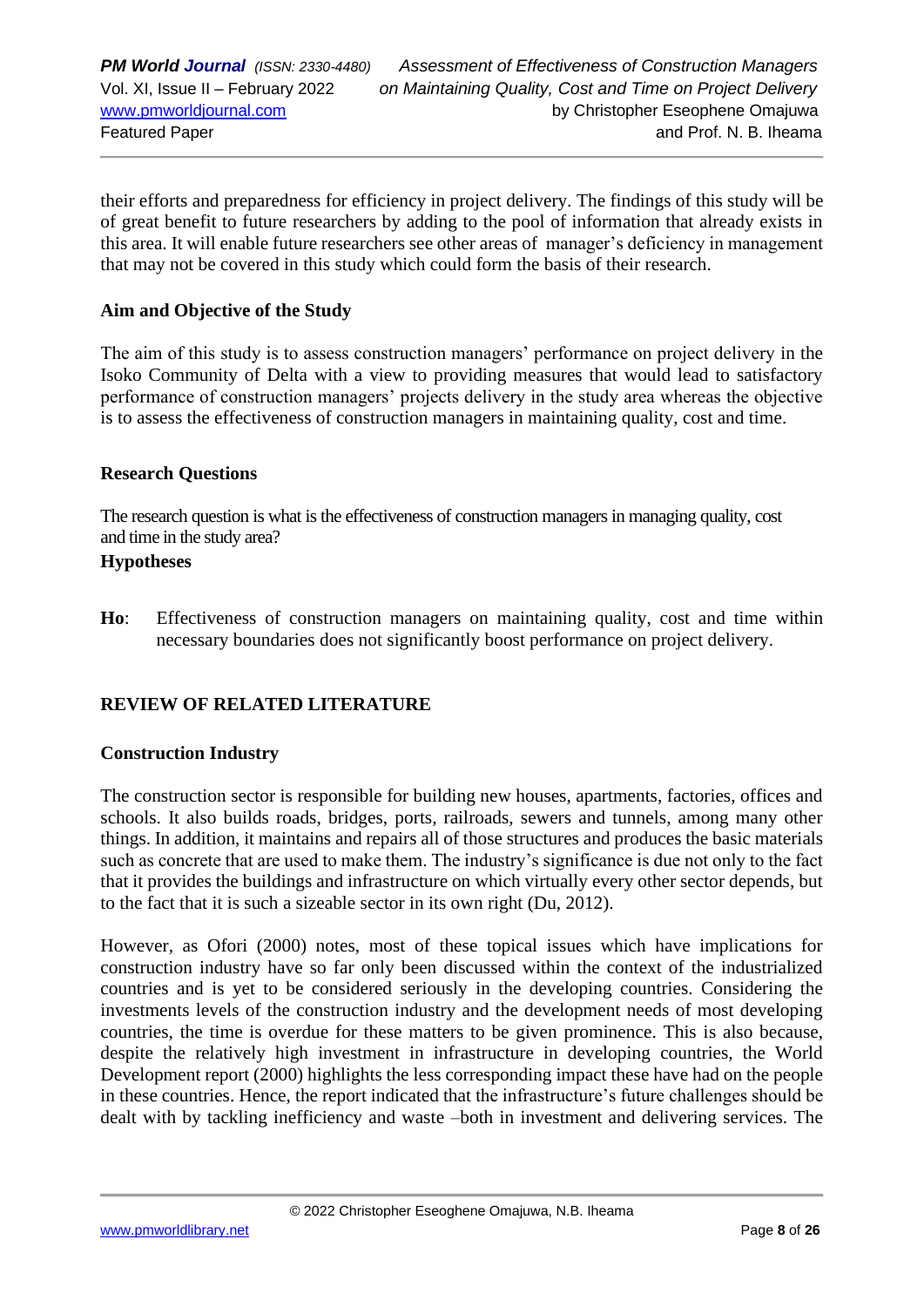report indicated that the poor performance of those managing the delivery and maintenance of these infrastructures provides strong reasons for doing things differently.

Construction industry plays an important role in socio economic development of any nation. The activities of the construction industry have a lot of significance to the achievement of national socio-economic development goals of providing infrastructure, sanctuary and employment. This also includes hospitals, schools, townships, offices, houses and other buildings; urban infrastructure (including water supply, sewerage, drainage); highways, roads, ports, railways, airports; power systems; irrigation and agriculture systems; telecommunications and so on (Kasimu, 2015; Uma and Eboh, 2013). The construction industry holds an immense potential for stimulating growth, boosting project exports and generating employment. The domestic construction segment happens to be one of the fastest growing segments, with an impressive average growth of 7-8 per cent per annum (Ofori, 2010).

The foundation of a higher growth rate rests on a sound and efficient infrastructural development which makes the construction segment a key sector. The rapid expansion of infrastructure by both government and the private sector has triggered off construction activities and fuelled demand in many key sectors like cement, steel, paints and chemicals, glass, timber and earth moving equipment and machinery (Jacobsson & Wilson, 2012). The construction sector is a crucial industry having strong backward and forward growth linkages. It deals with all economic activities directed to the creation, renovation, repair or extension of fixed assets in the form of buildings, land improvements of an engineering nature. Besides, the construction industry generates substantial employment and provides a growth impetus to other sectors through backward and forward linkages.

The construction industry has an important role to play within the overall economy of any given country. How that role manifests itself will vary greatly from one nation to another, in developing countries it is likely that the extraction of raw materials and the on-site construction activity is of most importance, as the country seeks to set up a significant infrastructure, in the form of roads, railways and buildings. In more developed countries, the onus will be on professional services and the sale of the end products. It is also possible that a large DIY and maintenance sector will emerge the longer the main infrastructure has been inplace, as potential customers seek to maintain and update current dwellings or work places rather than looking to a new building altogether. This is particularly true in the current climate in the UK where high house prices, rising interest rates, and a high cost of actually moving in terms of stamp duty, legal fees, estate agent fees and removal services means the attraction of improving the current dwelling is much higher than ever before, especially when coupled with falling costs of extensions and conservatories.

Broadly speaking, the construction industry is part of the process creating and sustaining the built environment. In a narrow view, according to Otoo, (2010), the construction industry is placed solely in the secondary sector, as these accounts for the transformation from manufactured materials into a final product. However the reality is that the construction industry spans across the primary, secondary and tertiary sectors, as the process sees raw materials transformed into manufactured materials and then on into a final product, with professional services and sale of products at the end of the line.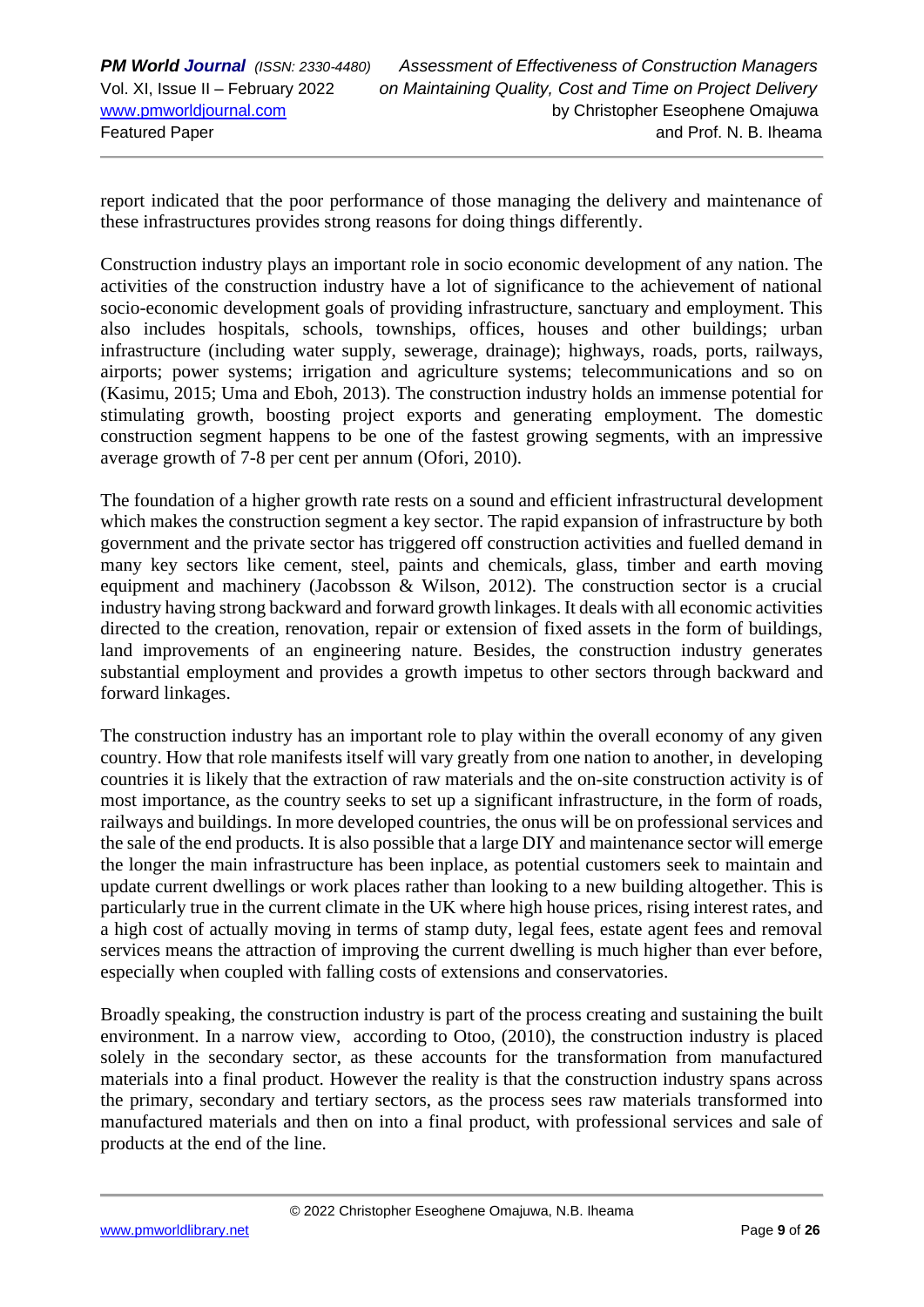*PM World Journal (ISSN: 2330-4480) Assessment of Effectiveness of Construction Managers* Vol. XI, Issue II – February 2022 *on Maintaining Quality, Cost and Time on Project Delivery* [www.pmworldjournal.com](http://www.pmworldjournal.com/) by Christopher Eseophene Omajuwa Featured Paper and Prof. N. B. Iheama

Another factor that makes the construction sector of utmost importance to the economy is the role it plays in sustainable development by the proper implementation of a sound infrastructure the basis for sustainable development is laid in place. Coupled with ever advancing technologies into new build, and similar technologies applied to maintenance and alteration of existing builds, the construction industry plays a key role in ensuring a country can sustain a given level of development. Sustainability is increasingly becoming high priority to more and more countries. According to "Sustainable Development and the Future Construction" (CIB, 1998), the drive for sustainability identifies economic, social and cultural aspects as part of the sustainable construction framework, but special regard is given to ecological impacts to the environment, with more countries joining environmental pacts, and with fossil fuels and exhaustible materials for building becoming more scarce, the construction industries part in sustainable development is becoming more important.

### **Construction Managers Competence**

A project is defined as any temporary endeavour undertaken to achieve a unique product, service, results or objectives (Project Management Institute, 2013; 2008). A project can also be defined as a set of well-defined inter-related activities designed to achieve a specific objective within a specified time frame and budget (APM, 2013; Gardiner and Stewart, 2010). In addition, Stenvenson (2008) defines a project as a unique, one-time operations designed to accomplish a specific set of objectives in a limited time frame. From the above definitions, it can be deduced that projects are characterized by the following features: they constitute a set of activities with well-defined objectives (PMI, 2013; Whitehead, 2015). In addition, they have a specified time frame, cost constraint, quality limits and involves risk at every step of their processes. Every project is unique (Gary, 2009; Carr, 2009; Stenvenson, 2008). In other words, it may never be repeated in the same way by the same group of people at the same place. They are intended to generate benefit with a progressive elaboration which consume resources in the form of money, people, and equipment (Carr, 2009) as earlier indicated by Whitehead (2005).

Additionally, it is pertinent to stress that projects go through life cycles. Every project goes through the initiating, planning, executing, monitoring and controlling, and closing stages (PMI 2008; Stevenson, 2008). Unique but overlapping set of processes are performed at each stage, and project processes are performed by the project team, categorized as the initiating, planning, executing, monitoring and controlling, and closing groups (PMI, 2013; 2008; Stevenson, 2008)

Projects according to Dinsmore, and Cooke-Davies (2006) can be classified into three groups depending upon their triggers: first, Compliance (Requirement) and Emergency (Must Do) Projects; A project that must be done to satisfy a certain requirement, for example to enable an entity to embark on any project in a region, district or an area as business. There is the need to carry out an Environmental Impact Assessment as a project which is a requirement. They pay penalty is required if not implemented. Second, Strategic Projects are those that directly support organization's long-run mission.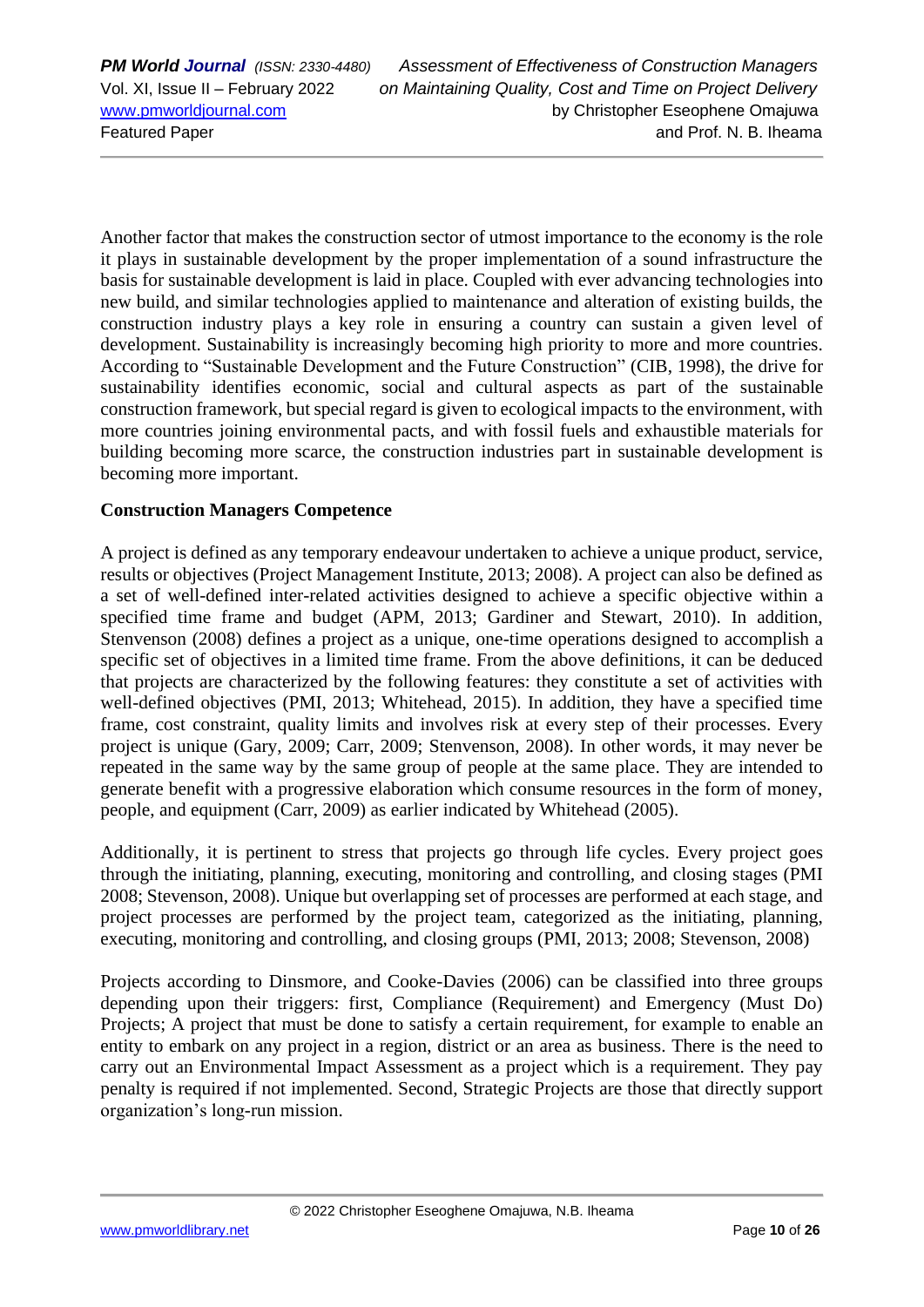Examples of strategic project include the introduction of a new product and to build a new plant in response to chronic product shortage and resultant high prices. Third, Operational Projects are carried out to support the operations in an organization. These projects are designed to improve efficiency of delivery systems, reduce product costs, and improve performance. Top Quality Management (TQM) projects are operational projects (Dinsmore and Cooke-Davies, 2006). In relation to above classification is the role of projects. Rose (2007) pronounces that projects have many roles to play. They solve a problem; satisfy the needs of society; improve the living standards of people; and improve the capacity of a community to manage on their own. They can serve as philanthropic gesture; politically, they are sometimes used to score political points. Projects are utilized to alleviate difficulties and make a dream come true (Rose, 2007).

### **Project Manager's Competence**

It is not very difficult to understand that competent people have to be found to be the Project Manager in order to achieve the best outcome of the project. Projects and programs have been used more and more for achieving the strategic goals and objectives of a company, this through the last sixty years (Bredillet 2015). Crawford (2005) defines the competence of a Project Manager as "the knowledge and understanding, skills and abilities that a person brings to a job", "the core personality characteristics underlying a person's capability to do a job" and "the ability to perform the activities within an occupational area to the levels of performance expected in employment" (Crawford, 2005, in Bredillet 2015).

These definitions give an idea that a competent Project Manager is a person who have expertise in the field of project management, have personal characteristics that will make the person capable of actually performing the project management and is able to accomplish the given tasks in a certain level of performance. Summarized, to define if a person is a capable Project Manager depends on the skills, the personality and the ability to perform (Bredillet, 2015).

### **Project Management (PM)**

PM is defined as "the application of knowledge, skills, tools, and techniques to project activities in order to meet project requirement" (PMI, 2013; 2008). PMI further stresses that, PM is accomplished through the appropriate application and integration of the project management process groups. Successful project management can be defined as having achieved the project objectives within specified time and cost frame at a given desirable performance/technology level while utilizing the assigned resources effectively and efficiently of which the result should be accepted by the customer or client (PMI, 2008). Previously, Stevenson (2008) opined the key success factors of project management to include top-down commitment; having a capable project manager; having time to plan; careful tracking and control and good communications. Also, in accordance with the Association of Project Management (APM, 2013) a successful project is one that meets or exceeds the expectations of the stakeholders.

A contemporary PM literature needs to touch on the relationship between project management and its sister concepts such as, programme management and portfolio management. Whereas a programme is a set of projects managed in a coordinated way to obtain benefits and control not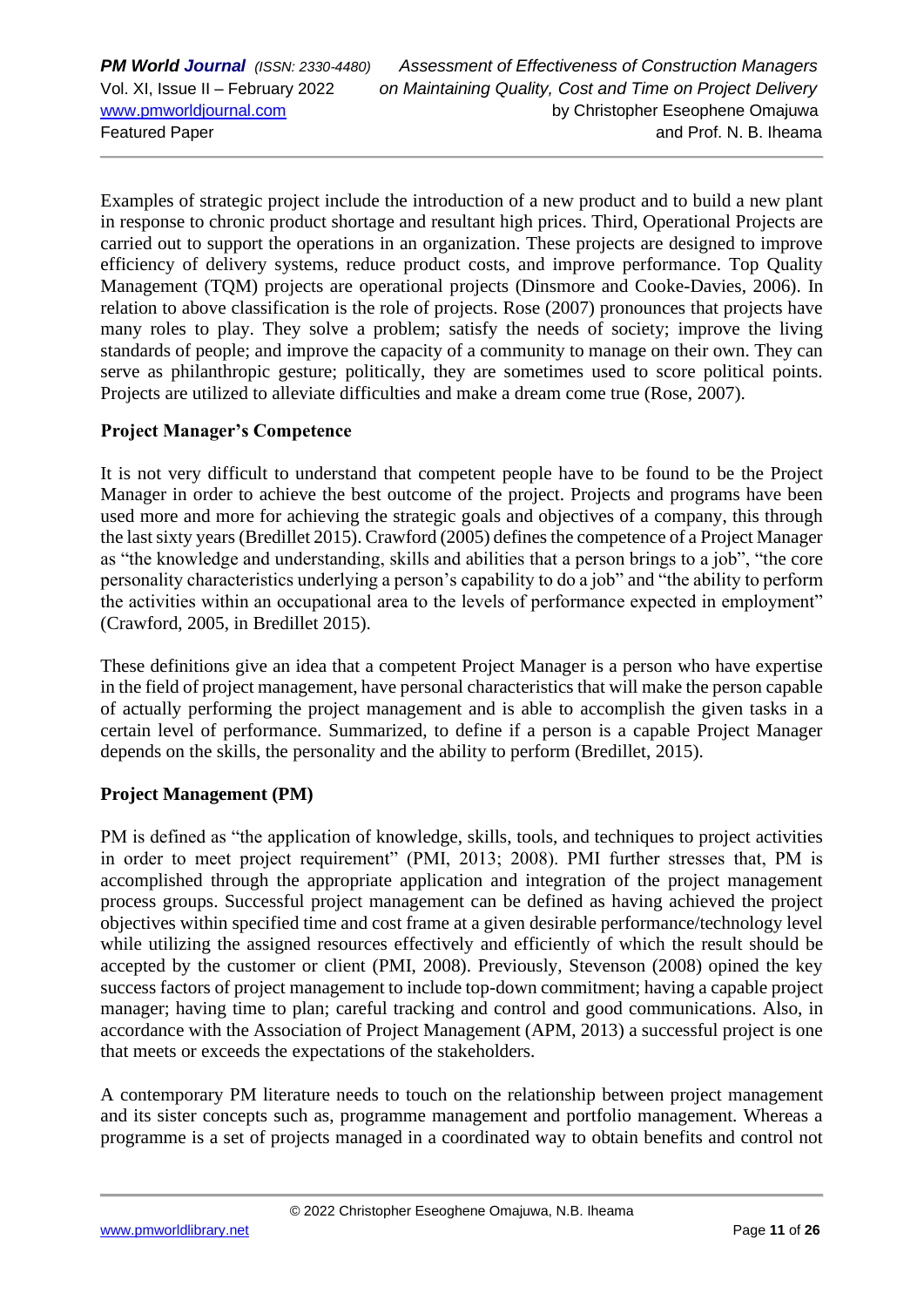*PM World Journal (ISSN: 2330-4480) Assessment of Effectiveness of Construction Managers* Vol. XI, Issue II – February 2022 *on Maintaining Quality, Cost and Time on Project Delivery* [www.pmworldjournal.com](http://www.pmworldjournal.com/) by Christopher Eseophene Omajuwa Featured Paper and Prof. N. B. Iheama

available from managing them individually, a Portfolio refers to a collection of projects or programmes or other work that is grouped together to facilitate effective management of that work to meet strategic business objectives (PMI, 2008). It is emphasized that the project or program of a portfolio may not necessarily be interdependent or directly related (PMI, 2008). PMI, 2008) further define portfolio management as the centralized management of one or more portfolios and includes identifying, prioritizing, authorizing, managing and controlling projects, program and other related work to achieve strategic business objectives. Portfolio management focuses on ensuring that projects and programs are reviewed to prioritize resource allocation and that the management of portfolio is consistent with and aligned to organizational strategies (PMI, 2008).

Emphatically, the role of a project manager is distinct from that of a functional manager (Stevenson, 2008). Whiles a functional manager provides management oversight for an operational department and the resources that support the functional area, the project manager is involved with planning, staffing, monitoring and controlling, as well as directing the resources associated with a project (PMI, 2008). The project manager is responsible to the project stakeholders for delivering a project objective within scope, time, cost and quality. However, depending on the organizational structure, a project manager may report to a functional manager (PMI, 2008). According to Stevenson (2008) project management are responsible for the work, quality, human resources, time, communications and costs associated with a given project of which project managers and PM teams required key PM skills in their execution.

### **Project Management (PM) Competencies**

PMI (2002; 2008; 2013) identifies and categorizes the competencies needed by the managers and staff of PM, into three broad competent areas such as: Project Management Knowledge Competency which comprises what the project management team knows about PM; Project Management Performance Competency which entails what the project team can accomplish while applying the project management knowledge; and Personal Competency, which entails how the project management team behave while performing the project or activities. PMI (2008) uncovered that an effective project management requires the project manager and team to understand and use knowledge and skills from at least the following five areas of expertise: The Project Management Body of Knowledge (PMBOK) which entails the application area knowledge, standards, and regulations; Understanding the project environment; General management knowledge and skills and Interpersonal skills (PMI, 2013; 2008). The PMBOK is a trademark of the Project Management Institute (PMI) and this institute is an inclusive term that describes the sum of knowledge within the profession of project management (PMI. 2002). As with other professions such as Law, Medicine and Accounting, the body of knowledge rests with its practitioners and academics who apply and advance it.

The standard is unique to the project management field (PMI. 2008; 2002). The PMBOK Guide is the standard for managing most projects most of the time across many types of industries. This standard describes project management processes, tools and techniques for managing scope, schedule, quality and cost as well as any project environment aspects that influence the project outcome. This method that allows the standards to work for most projects most of the time is called "project tailoring." According to PMI (2013; 2008, 2002) as previously stated, there are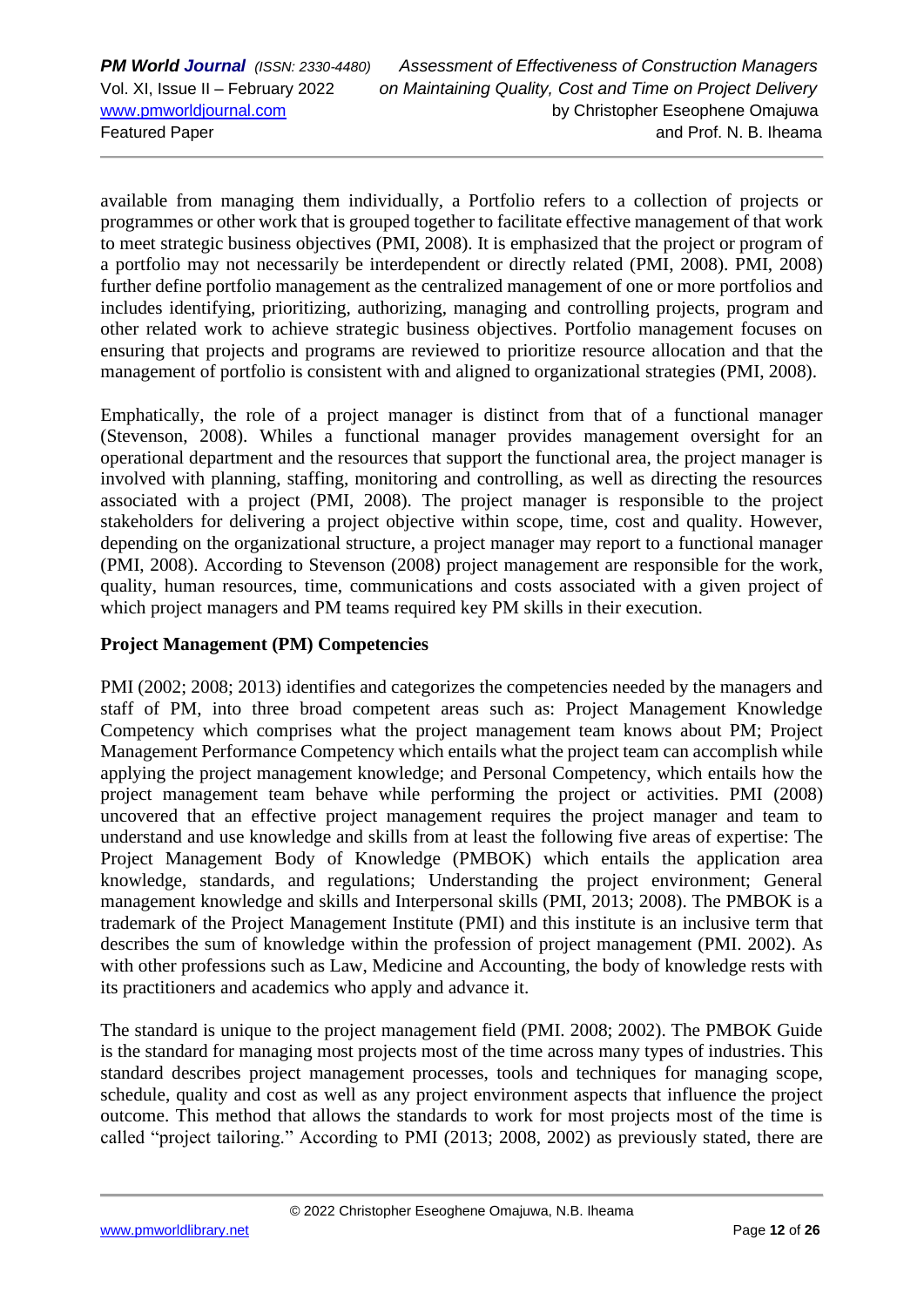nine project management body of knowledge areas as depicted in the table below. These nine bodies of knowledge areas are though interrelated but with different skills, tools, and techniques to project activities in order to meet project requirements

In relation to the nine PM knowledge areas, Eve, (2007), recommended product lifecycle, knowledge and competencies and organizational support and behaviour as the three areas of focus for developing successful project management systems.

Eva (2007) lamented that the tendency of the world's benchmark companies towards acceptance for project management as a ''way of working'' rather than a simple approach or tool set is not a mistake. As a key enabler of successful project, PM aids companies implementing business improvement methodologies such as Just-in-Time, Six Sigma or lean operations to improve their efficiency and competitiveness. Further noted that the need for a robust project management core competency as a necessary condition for a company to maximize the positive impacts of these methodologies (Eve, 2007).

### **The Importance of Construction Manager in Managing a Project**

Hassan (2005) mentions that a range of job titles has been used to describe the person performing the duties of construction managers within the industry. A construction manager is a business entity that facilitates the use of the construction management project delivery system on a construction project. According to Zwikael (2011), a manager who managed the construction project, is the person held they may initiate, plan, execute, monitor and close a whole project or just part of a project. The term construction manager is also used to identify individual practitioners that are part of a construction management organization. In the context of this research, construction managers can be defined as a person (owner or salaried employees) of the construction company overseeing the construction management of a project.

Sufficient competencies enable the construction manager monitor and control the progress of the project smoothly. One of the important tasks of a successful construction manager is to be able to handle unexpected situations effectively (Isa, 2007). This is why a construction manager must possess required competency in term of skills, knowledge and behavior (Crawford, 2000). The construction process consists of five project management process which are initiating, planning, executing, monitoring and closing and it deal with various participants (Osman, 2006). The main role of construction manager is to coordinate the activities within the project management process with the various team members to ensure that they perform the right tasks at the proper time (Clements & Gido, 2012). A construction manager must ensure that those who work on the project have the appropriate knowledge and resources, to accomplish their assigned responsibilities (Sutton, 2011). A construction manager has a very important objective such as setting achievable and effective goals, monitoring and controlling the construction project, and ensuring the project success within budget and time constraints. The generic activities of the construction manager consist of administrating; advising; assisting; budgeting; checking; consulting; coordinating; documenting; estimating; evaluating; expediting; managing; planning; recording; reporting and scheduling (Shaker, 2007). Isa (2007) stated that the construction manager roles started as early as in the initial stage, where the construction manager required evaluating and determining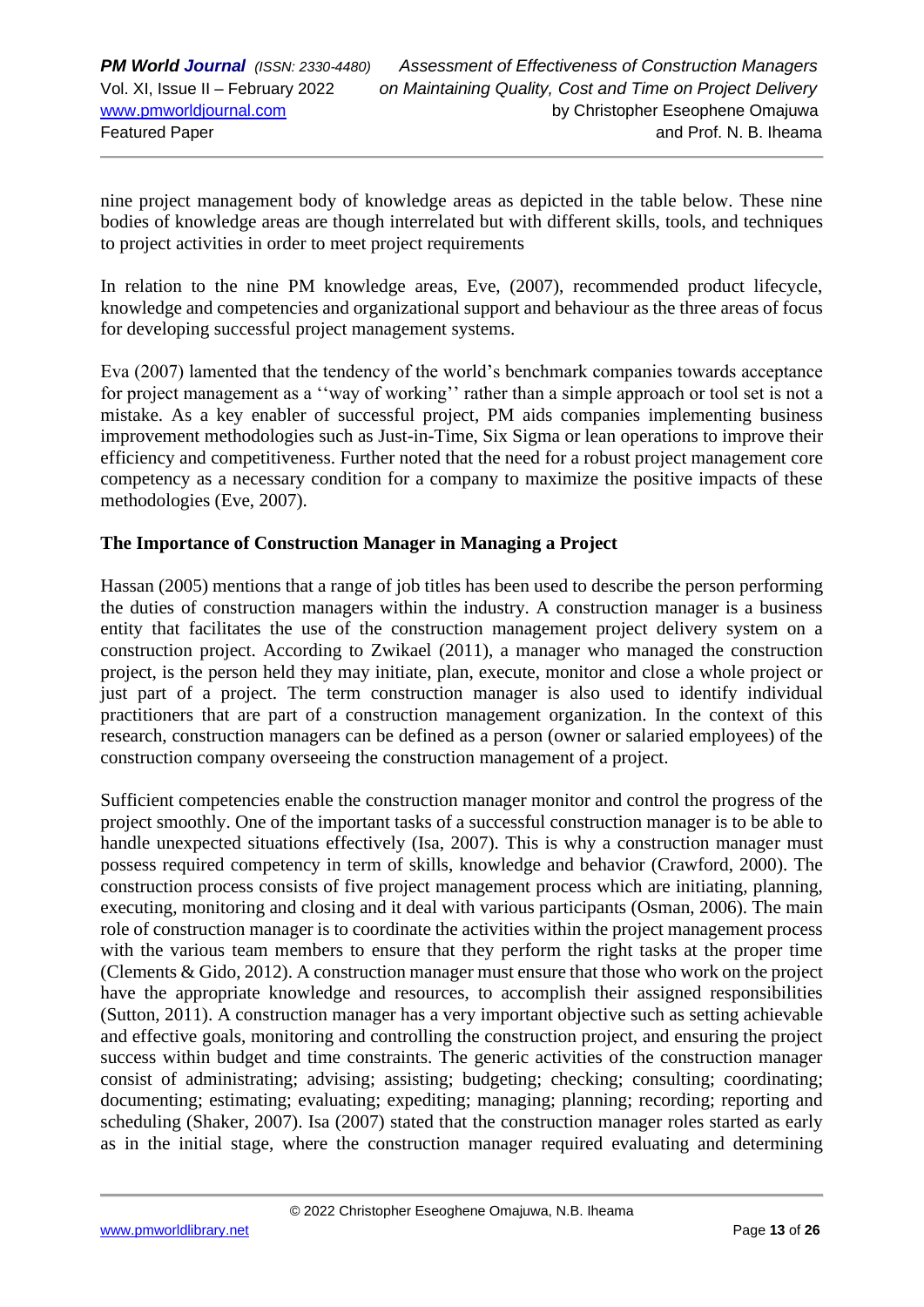appropriate construction methods and the most cost-effective plan and schedule. The rest of the construction manager basic activities are summarized in table 1.

### **Project management process and generic construction manager's role**

**Initiating**: Evaluate and determine appropriate construction methods and the most cost effective plan and Schedule

**Planning:** Segregates all required construction site activities into logical steps and budgeting the time required to meet the deadlines. Selecting trade contractors to complete specific pieces of the project. Labor requirement is determined by construction manager including supervising the hiring and dismissal of them

**Executing:** Directs and monitors the progress of construction activities. Appraisals, weekly & monthly cost control, assist valuation, claims & payments

**Monitoring:** Manage performance of all trade contractors and ensuring that all work is completed on schedule. Administer the materials, tools, plants and equipment delivery and usage; productivity of the Review engineering and architectural drawings and specifications to monitor progress and ensure compliance with plans and schedules

Track and control construction cost against the project budget to avoid cost overruns.

Prepare daily reports of progress and requirements for labour, material, machinery and equipment at the construction site

**Closing:** Preparing for handing over of the project

**Final account.** Handling defect liability period (DLP)

Crawford (2000) highlighted that, in order to perform satisfactorily, construction manager are expected to have specific knowledge and understanding of their roles. Construction manager has to combine the required technical knowledge and behaviors that may stimulate effective teamwork and communication to achieve successful outcomes (Dainty et al., 2005). According to Cartwright &Yinger, (2007) and Ahsan (2011) a competency can be defined as a cluster of related knowledge, skills, and behaviors that affect a major part of one's job correlates that individual needs to perform roles on the job. It can be measured against well- accepted standards and can be improved via training and development. When applied to project management, competence is the ability to perform activities within a project environment to expect and recognized standards. Yepes (2012) stated that nowadays, more challenges faced by the construction manager as the magnitude of complexity of a construction project increase, thus, it hence the requirement of additional competencies. Ahsan (2011) stated that, to be competent the construction manager is required to satisfy the three dimensions of competency which are knowledge competence, performance competence and personal competence. It is in line with Crawford (2005) integrated model of competence which consists of knowledge and skills, performance and personality dimensions. Crawford (2005) integrated model of competence.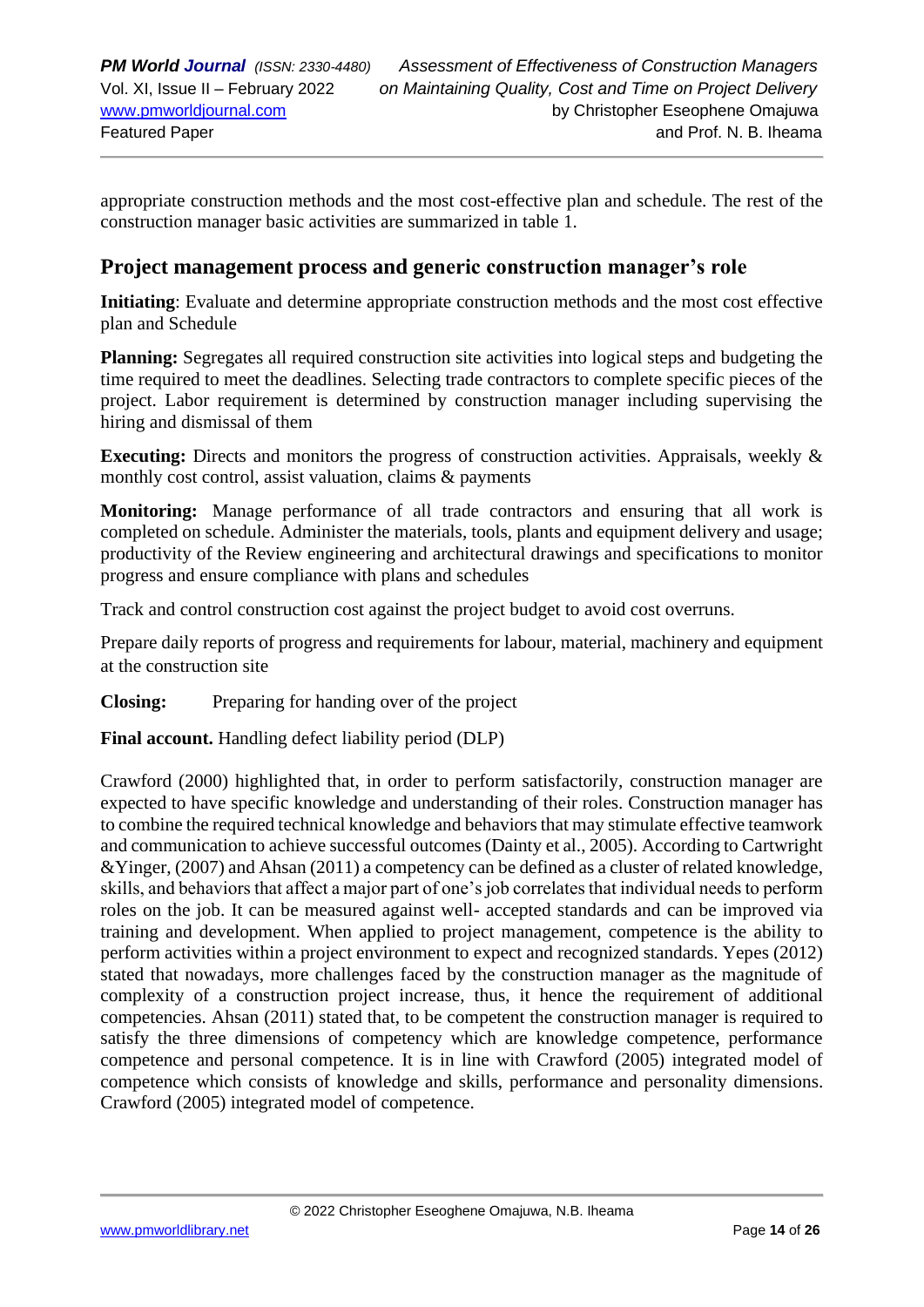*PM World Journal (ISSN: 2330-4480) Assessment of Effectiveness of Construction Managers* Vol. XI, Issue II – February 2022 *on Maintaining Quality, Cost and Time on Project Delivery* [www.pmworldjournal.com](http://www.pmworldjournal.com/) by Christopher Eseophene Omajuwa Featured Paper and Prof. N. B. Iheama

On the other hand, Omran, (2012) have outlined the concept of construction manager competency which consists of personal characteristics (self-reflection; leadership / team management), attitudes (personal values; organization / project / events), knowledge competence (organizational context, scope, quality, risk, value, time, cost, materials and human resource management) and skills competence (project / event process, communication, leadership). Meanwhile, Fotwe and McCaffer,(2010) grouped the primary and secondary competency required by the construction manager in delivering a project management activity into several clusters under knowledge and skills category. It includes technical, managerial, financial, legal, communication and general.

# **The four COMs**

Critical success factors are those inputs to the project management system that directly increase the likelihood of achieving project success. Nguyen, Ogunlana & Lan (2014) identify and group success factors under four categories which are referred to as the 'four COMs', viz., comfort, competence, commitment and communication.

**Comfort:** The comfort component emphasizes that successful projects include the involvement of stakeholders. This includes both primary stakeholders who have a legal relationship to the project (e.g., subcontractors) and secondary stakeholders who do not form a direct part of the project, but influence decisions (e.g., community forums). The needs of stakeholders have to be managed and influenced in a manner that ensures project success (Swan and Kalfan, 2007). It is essential that a competent project manager be appointed. Malach-Pines, Dvir & Sadech (2009) believe that such an individual should possess both technical skills, which include being a subject matter expert and having an in-depth knowledge of structures, and "soft" skills, which include team management, emotional intelligence, transformational leadership and conflict management. According to Newton (2005), the availability of resources is a further critical factor. A resource management plan needs to be developed in conjunction with all relevant stakeholders. Competition for resources is a common phenomenon in projects. Unexpected developments during the course of the project must be carefully managed in terms of resource planning. It must be ensured that there is adequate funding throughout the project. A financial plan, which takes into account the project activity schedule, needs to be developed. Finally, there must be comprehensive contract documentation. It must be ensured that all relevant stakeholders enter into contractual agreements regarding activities and performance during the course of the project. Cost, time and quality parameters need to be specified so that performance can be assessed (Johnson, Scholes & Wittington, 2006).

**Competence:** The competence component identifies the following four aspects as being central to successful project management in the construction industry. First, utilisation of up-to-date technology. Nguyen, Ogunlanaand Lan (2004) believe that adopting new technology and utilizing it to its full potential has become critical in achieving a competitive advantage in the construction industry. The construction industry has witnessed significant technological developments in recent years. Selecting the appropriate new technology and optimal utilisation is key to project success. Secondly, there must be proper emphasis on past experience. Tacit knowledge plays a key role in this regard. In addition, project members should be encouraged to document tacit knowledge gained from the project in order to prevent mistakes in subsequent projects. Thirdly,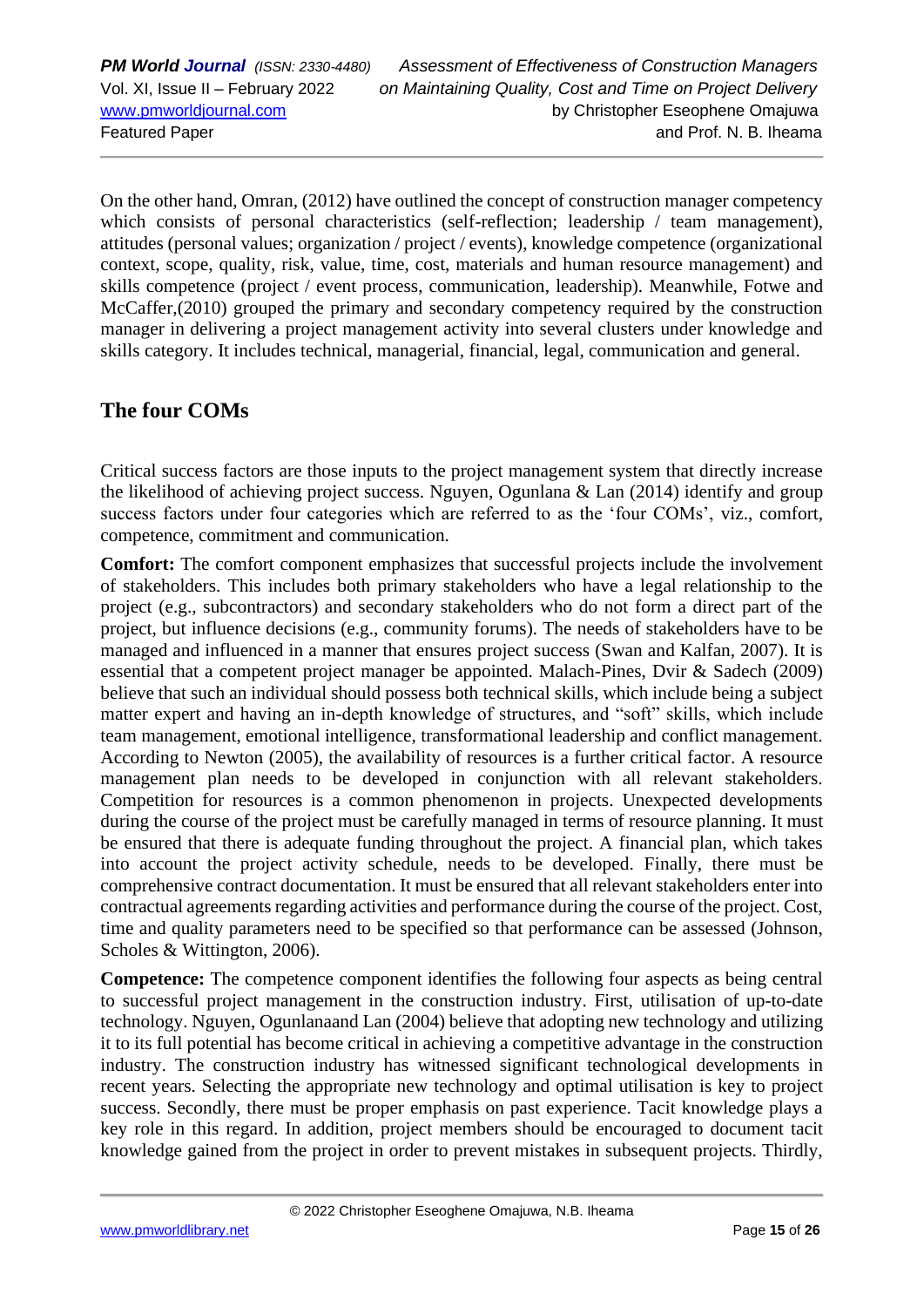there must be competent teams in place, implying that staff members must have the necessary skills (Melkonianand Picq, 2010). This requires a comprehensive skills analysis that should reveal gaps in skills. Finally, the aspect of awarding bids to the right project manager/contractor needs consideration. The construction industry in South Africa has witnessed an increase in the number of contractors, resulting in more intensive competition in this sector. The Black Economic Empowerment (BEE) status of a contractor plays a key role in the selection of contractors, especially in the case of public sector projects. Other considerations when selecting contractors include company track record, quality management, health and safety, and technical proficiency (Philips, Martin, Dainty & Price, 2008: 312).

**Commitment:** Commitment emphasizes the support of top management, commitment to the project, clear objectives and scope, and political support. The support of top management goes beyond the provision of funds and making resources available (Johnson, Scholes & Wittington, 2006). Kerzner (2006) believes that commitment to the project is very closely linked to a sense of collectivism, rather than individualism. An environment needs to be created, in which team members experience job satisfaction and are, therefore, motivated to be part of the team. Optimal performance by team members is important. Having clear objectives and scope are key in providing direction to team members. Objectives must be clear and scope should be as simple as possible in order to avoid "grey areas". It is inevitable that changes will occur during the course of the project. Flexibility and adaptability are, therefore, central to achieving success. Finally, political support is important for project success, given that a large proportion of projects are public projects. To this end, support from non-governmental organisations and the ruling party is important (Jacobson and Choi, 2008).

**Communication:** Communication plays an important role in leading, integrating people, and taking decisions to make a project a success. There must be shared project vision, where the project manager identifies the interests of all relevant stakeholders and ensures that there is buyin to the project (Yang, Shen and Ho, 2009). According to Zwikael (2009), once the project objectives are set and the scope clarified, there must be constant update as the project progresses. Progress on activities assigned to individuals or groups needs to be monitored with a view to achieving overall goals. These updates must be communicated to the relevant parties. Newton (2005) believes that a detailed communication plan is necessary for the effective dissemination of information. To this end, frequent project meetings are necessary. Apart from consulting with the community, local direct involvement is a key element for project success. Given the relatively high unemployment rates in South Africa, consideration must be given to local residents. This could include sourcing materials from local suppliers and employing local residents. It is advisable to use an influential community member as a liaison between the project manager and the community (Teo, 2010). Finally, proper handover procedures need to be developed. This is an important consideration, given that the construction industry is being increasingly viewed as a service industry (Karna, Junnonand Sorvala, 2009)

# **Critical success factors (CSFs)**

Critical success factor according to Zarina, Zawawi, Khalid and Aris (2014), from a Project Management perspective, critical success factors (CSFs) are characteristics, conditions, or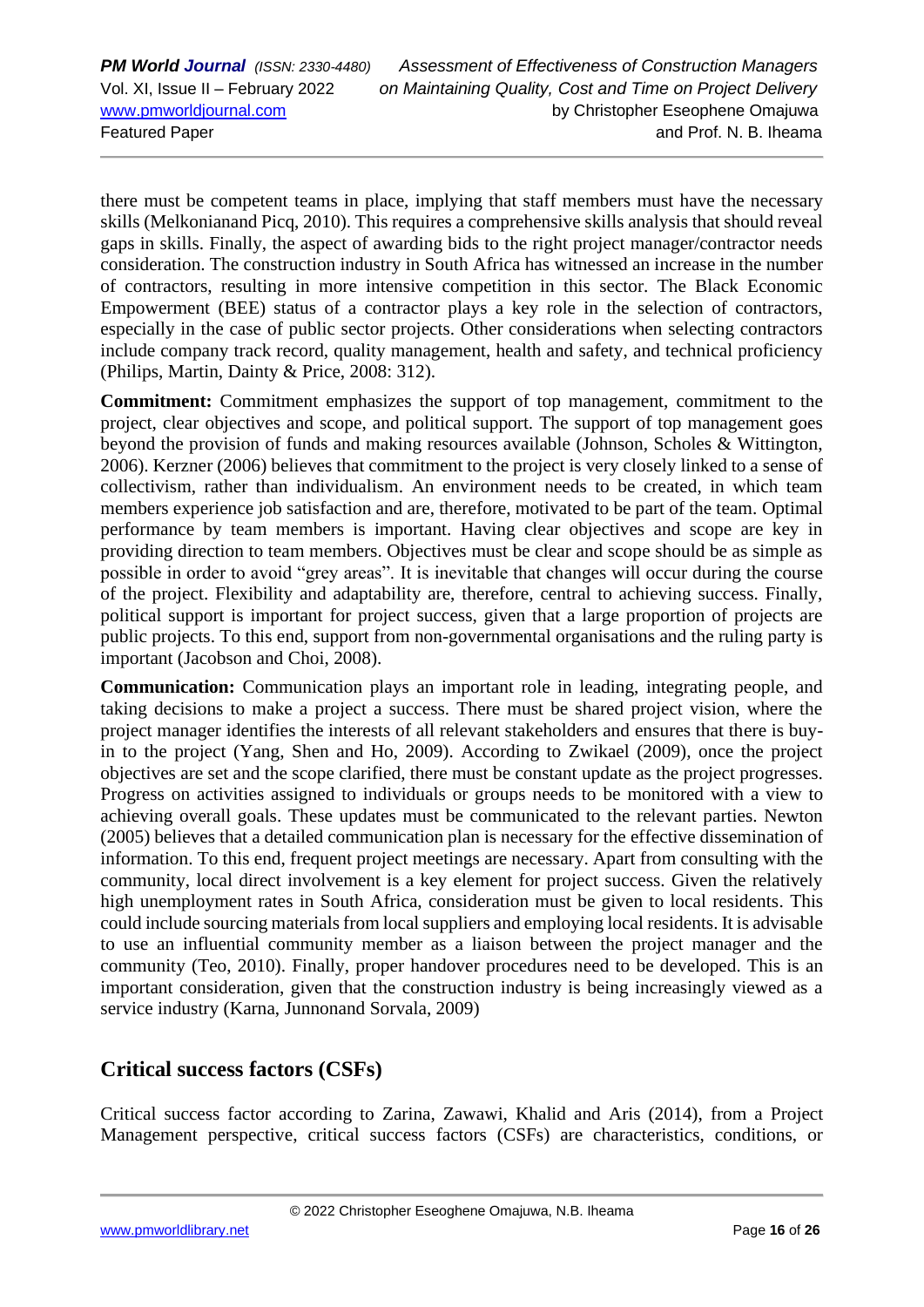*PM World Journal (ISSN: 2330-4480) Assessment of Effectiveness of Construction Managers* Vol. XI, Issue II – February 2022 *on Maintaining Quality, Cost and Time on Project Delivery* [www.pmworldjournal.com](http://www.pmworldjournal.com/) by Christopher Eseophene Omajuwa Featured Paper and Prof. N. B. Iheama

variables that can have a significant impact on the success of the project when properly sustained, maintained, or managed (Milosevic and Patanakul, 2005). Different studies have identified different CSFs and a lack of consensus of opinion among researchers on the criteria for judging project success and the factors that influence that success (Fortune and White, 2006). In addition, several studies addressing CSFs have observed the impact of context on which factors are considered most critical as well as whether certain CSFs are indeed related to success. In most construction companies, management activities in construction project can be a better understanding by exploring the critical success factors (CSFs) for improving the performance of their building projects. The CSFs approach has been established and popularized over the last 20 years (Chan, et al. 2004). Nevertheless, the majority of the studies focus on the traditional "iron triangle" which are cost, quality and schedule (criteria for measuring project success) of conventional construction process rather than sustainable buildings (Walker & Shen, 2002). Most of the studies only emphasized the critical project attributes unique to green building projects, such as early involvement of the project team members (Lapinski,2006) and integrated project delivery methods, which are usually not identified as important success factors for improving project performance in terms of cost, time and quality by most previous researchers.

### **Research Gap**

From the literature reviewed, it is observed that much work have been done on project management and project delivery but no comprehensive research has been carried out on construction managers performance on project delivery in Delta state.

Against the above backdrop, the study tends to assess construction managers performance on project delivery in Isoko Delta State.

### **METHODOLOGY**

The study adopted the descriptive survey design. This design was considered appropriate for this study since the study sought to explore the opinions of the respondents on the assessment of construction manager's performance on project delivery in the Isoko community of Delta State.

The population of this study is 169 which are made up of registered professional in their various professional bodies in Delta State, thus 29 builders, 24 architects, 67 civil engineers, 27 estate surveyors and valuers, and 22 quantity surveyors (NIOB, Delta State Chapter and Delta State Ministry of Works, 2020) and thus it was restricted to the stakeholder in building industry.

For high degree of accuracy and adequacy in representation of the sample, the researcher employed two sampling techniques namely: stratified random sampling for administration of the questionnaire in the survey aspect of the study while purposive sampling technique was used for the selection of building professionals in building construction respectively.

The sample size for this study was determined using Taro Yamane's formular as cited in Ogunoh (2008). The sample size of 118 was adopted for this study.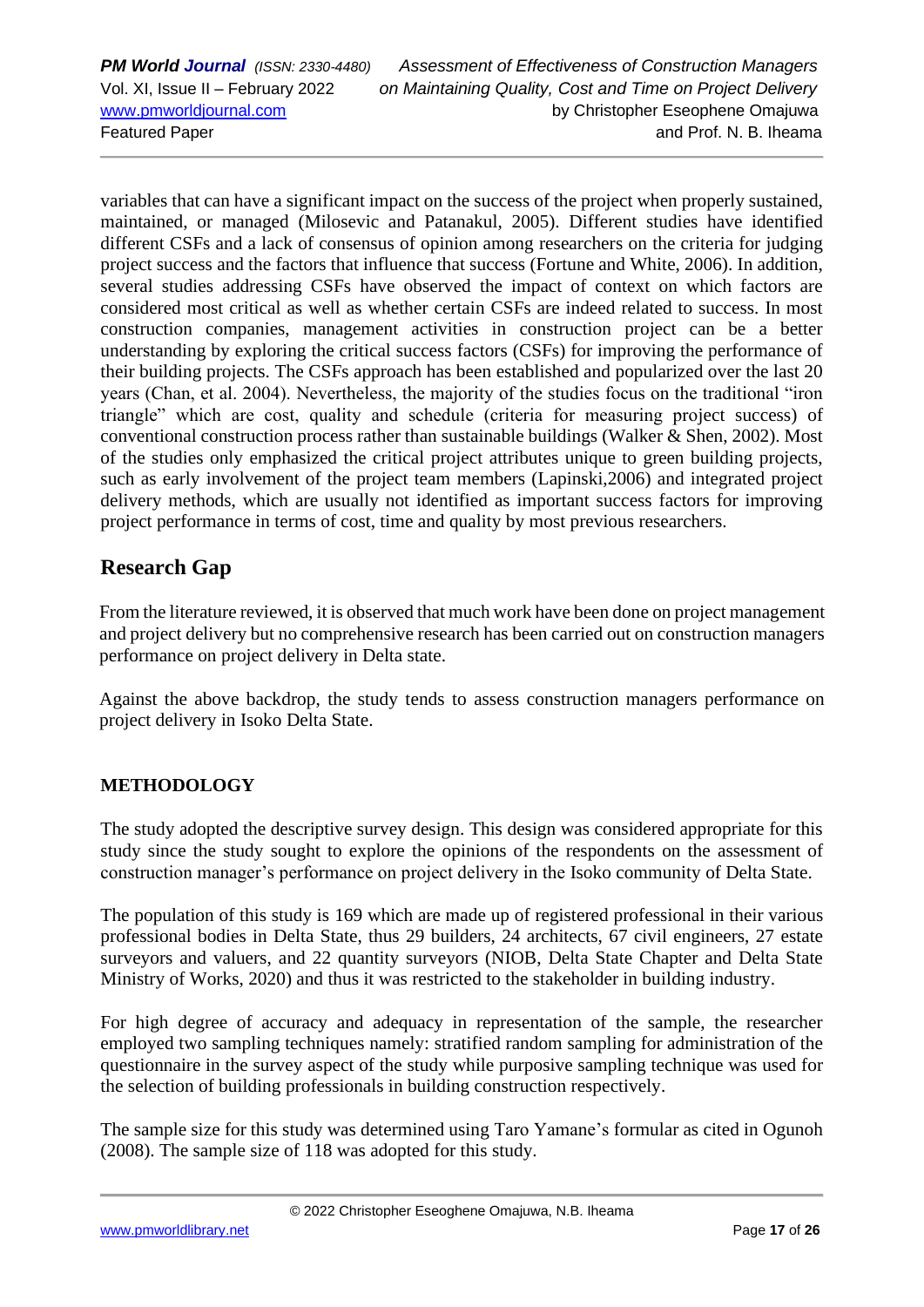The data for this study was gathered from two sources. Namely primary and secondary source.

The primary sources of data for this study was based on first hand data collected from the sample of the population under study which includes:

- 1. Questionnaire.
- 2. Interviews with some respondents

### **1 Questionnaire**

Questionnaires are data gathering devices designed to elicit answers or reactions to rearranged questions presented in a specific order. The questionnaires designed for this study was both structured and semi-structured questionnaires (multiple choices) and included closed ended questions.

### **2 Oral Interview**

Oral interview is basically flexible and encourages the respondents to express their views and feeling more freely than by way of answering (fillings) the questionnaire. It is also used to make up where questionnaire failed due to its formal nature. The interviews that was conducted is unstructured which enabled the researcher obtained clarifications on some variables which needed further in-depth investigations. In this study therefore, oral interview will be adopted.

#### **Secondary Data**

The collected secondary data, therefore, included the most relevant and current, within the discipline from text books, academic articles, journals and magazines. A number of online sources were also used to get information for literature review.

#### **Reliability of the Instrument**

The test-retest method was used to determine the reliability of the instrument. The researcher administered copies of the instrument to 40 professionals from Ethiope East Local Government Area of Delta State that were not part of the sample of the study. To avoid the influence of familiarity of research instrument, the instrument was re-administered after an interval of two weeks on the same subjects and was retrieved. Data from the two tests were analyzed using Cronbach's alpha. The result yielded 0.93, which shows that instrument is reliable and therefore used for the study.

### **RESULT**

Mean and standard deviation were used for the research question and the hypothesis were tested using regression.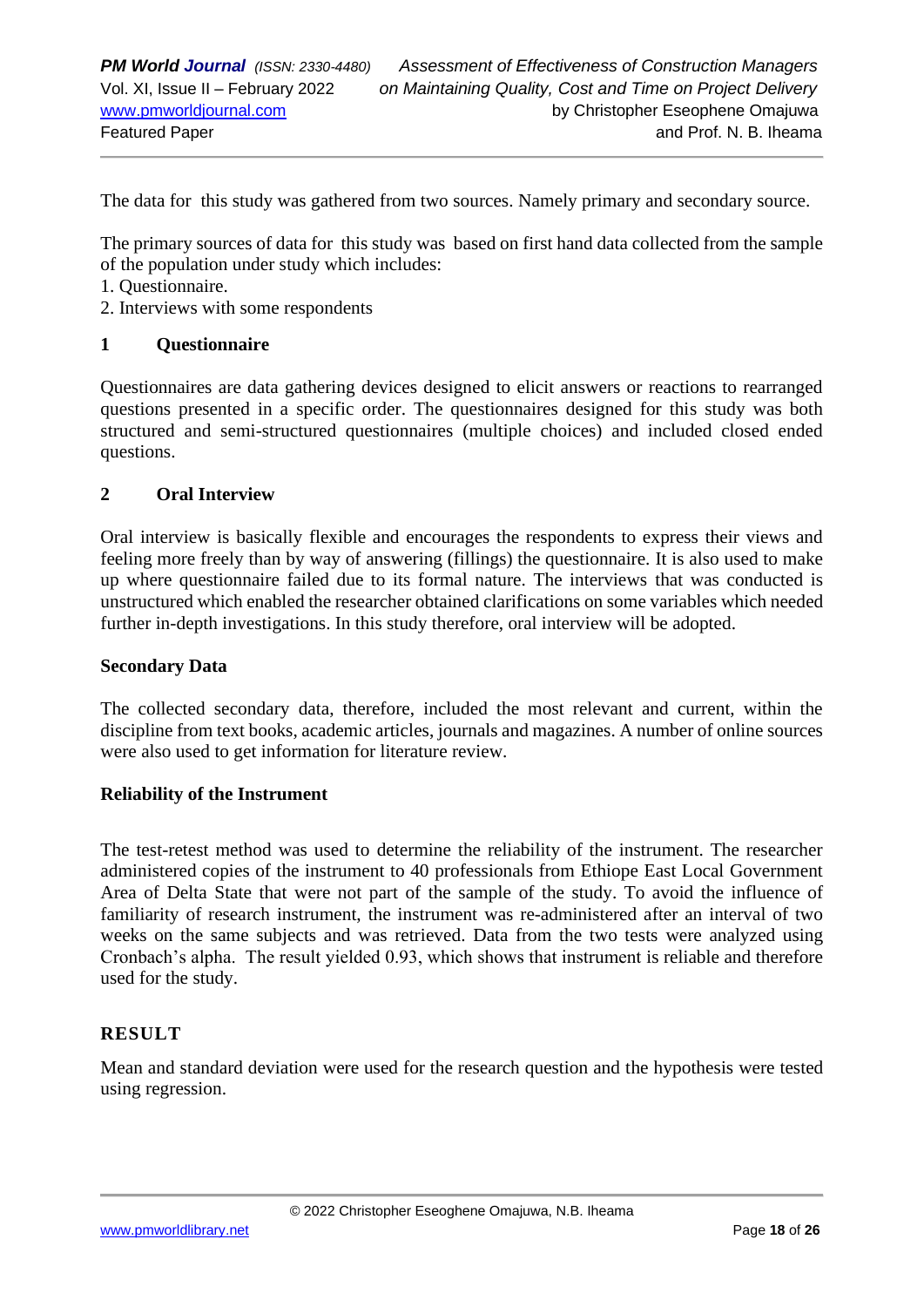### **Table 1 The extent of effectiveness of construction managers on maintaining quality, cost and time within necessary boundaries that ultimately boost their performance**

| S | <b>Responses</b>                                                    | <b>SA</b> | $\mathbf{A}$ | DA             | <b>SD</b>         | $\overline{X}$ | <b>Std</b> | <b>Remark</b> |
|---|---------------------------------------------------------------------|-----------|--------------|----------------|-------------------|----------------|------------|---------------|
|   |                                                                     |           |              |                |                   |                |            |               |
| N |                                                                     |           |              |                |                   |                |            |               |
| 1 | Quality, Cost and Time are great<br>interferences on the            | 69        | 19           | 21             | 9                 | 3.25           | 1.01       | Agree         |
|   | performance of construction                                         |           |              |                |                   |                |            |               |
|   | managers as it affects their                                        |           |              |                |                   |                |            |               |
|   | project delivery the study area                                     |           |              |                |                   |                |            |               |
| 2 | Land disputes and Community                                         | 65        | 38           | 9              | $\mathfrak{D}$    | 3.44           | 0.71       | Agree         |
|   | crisis can affect the                                               |           |              |                |                   |                |            |               |
|   | effectiveness of construction                                       |           |              |                |                   |                |            |               |
|   | management in terms of quality                                      |           |              |                |                   |                |            |               |
|   | cost and time in project delivery                                   |           |              |                |                   |                |            |               |
| 3 | Government Policies also affect                                     | 48        | 38           | 19             | 13                | 3.03           | 1.01       | Agree         |
|   | the effectiveness of construction                                   |           |              |                |                   |                |            |               |
|   | management in terms of quality<br>cost and time in project delivery |           |              |                |                   |                |            |               |
| 4 | Lack of Management                                                  | 51        | 28           | 21             | 18                | 2.95           | 1.11       | Agree         |
|   | Procedures affect the                                               |           |              |                |                   |                |            |               |
|   | effectiveness of construction                                       |           |              |                |                   |                |            |               |
|   | management in terms of quality                                      |           |              |                |                   |                |            |               |
|   | cost and time in project delivery                                   |           |              |                |                   |                |            |               |
| 5 | Touts, area boys, unionism and                                      | 74        | 38           | $\overline{4}$ | 2                 | 3.56           | 0.65       | Agree         |
|   | the likes affect the effectiveness                                  |           |              |                |                   |                |            |               |
|   | of construction management in                                       |           |              |                |                   |                |            |               |
|   | terms of quality cost and time in                                   |           |              |                |                   |                |            |               |
|   | project delivery                                                    |           |              |                |                   |                |            |               |
|   |                                                                     |           |              |                | <b>Grand Mean</b> | 3.25           | 0.9        | Agree         |

Table 1 above, shows responses on the extent of effectiveness of construction managers on maintaining quality, cost and time within necessary boundaries that ultimately boost their performance. Tout, area boys' unionism and the likes affect the effectiveness of construction management in terms of quality cost and time in project devilry. These responses recorded the highest (74) followed by land disputes and community crisis recorded about 65 responses. Lack of management procedures recorded 51 strongly agreed While Government policies recorded 48 strongly agreed responses. Government policy recorded low because it is not in all cases that government policies affect project delivery.

To further buttress the above, Han, Yusuf, Ismail and Choon, 2012 postulated that great expenditures of time, money and resources, both human and materials are wasted each year because of inefficient or non-existent quality management procures, while tout and area boy issues and land dispute is prevalent. Crawford, in Bredillet (2015) advocates that a capable project management depends on skills, the personality and the ability to perform with integrated competence.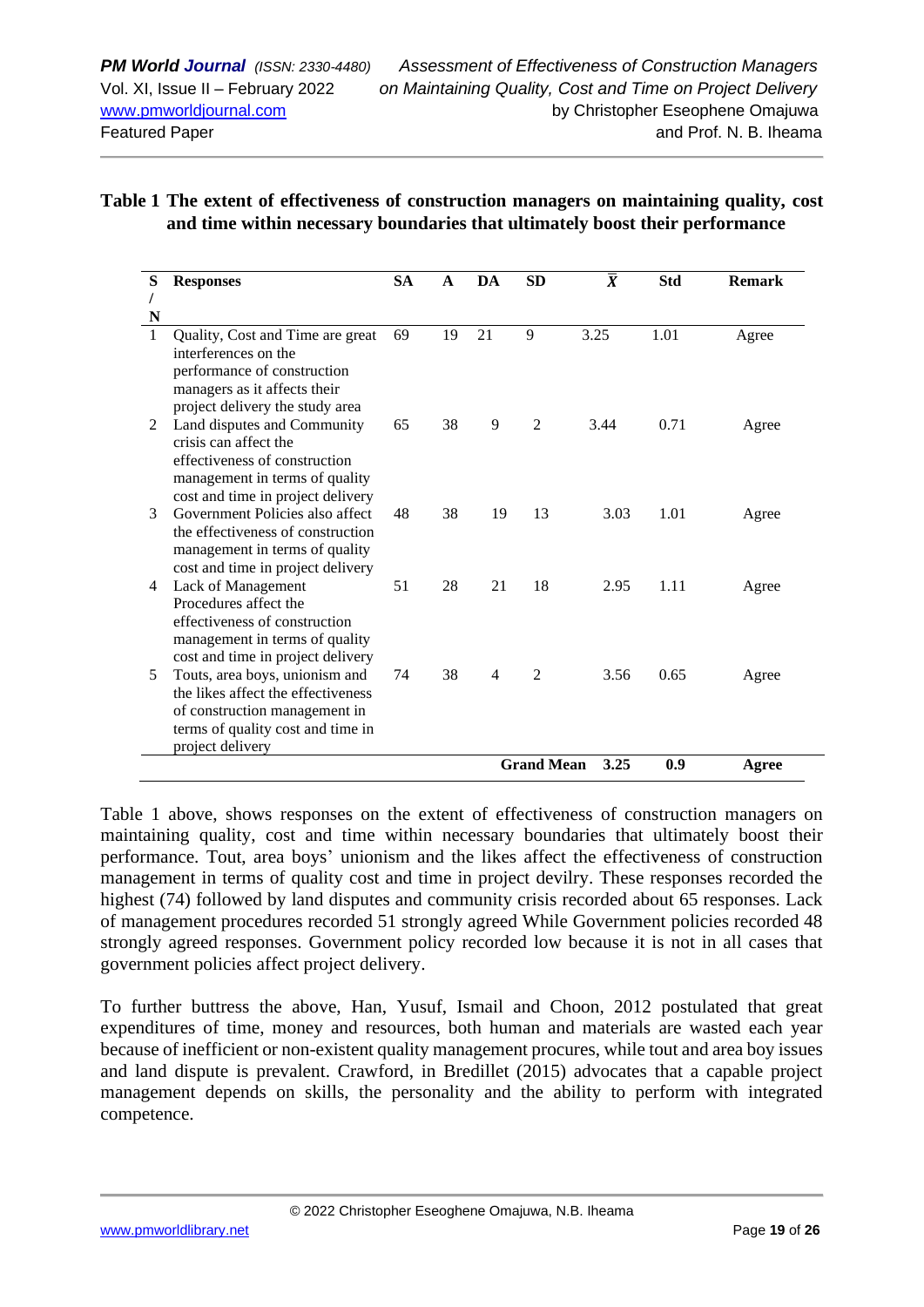#### **Construction Management performance**

| Table 2 Construction Managers performance on project delivery in the study area |
|---------------------------------------------------------------------------------|
|                                                                                 |

| S/N                         | <b>The Requisite for</b><br>construction<br>manager<br>performance on<br>project delivery in<br>the study area | $\overline{X}$ | <b>Std</b> | <b>Remark</b> |
|-----------------------------|----------------------------------------------------------------------------------------------------------------|----------------|------------|---------------|
| 1                           | <b>Conflict Resolution</b>                                                                                     | 3.47           | 0.91       | Agreed        |
| $\mathcal{D}_{\mathcal{L}}$ | Good communication                                                                                             | 3.39           | 0.81       | Agreed        |
|                             | skills                                                                                                         |                |            |               |
| 3                           | Problem solving skills                                                                                         | 3.38           | 0.94       | Agreed        |
| 4                           | Project success within                                                                                         | 3.69           | 0.70       | Agreed        |
|                             | budget and time<br>constraints                                                                                 |                |            |               |
| 5                           | Integration of                                                                                                 | 3.46           | 0.74       | Agreed        |
|                             | resources and                                                                                                  |                |            |               |
|                             | technology                                                                                                     |                |            |               |
|                             | <b>Grand Mean</b>                                                                                              | 3.48           | 0.82       | Agreed        |

From the analysis in Table 2 the highest mean respondents is  $3.69\pm0.70$  that Project success within budget and time constraint which confirms the finding of Sutton, 2011) that a construction manager must have a very important objective such as setting achievable and effective goals monitoring and controlling the construction project and ensuring the success of the project within budget and time constraints. Responses on Good conflict resolution mean 3.47±0.91. This confirms the findings of Wand and Hannafin (2012) that conflict resolution is a key leadership trait to be developed in a project manager as conflicts frequently occur in construction projects. On problems solving skills, mean respondents of 3.38±0.94 was the highest which is in line with the opinion of Skoyles (2011) and Critendon (2012) that project manager who are also teacher must have the ability to make informed judgments and make decisions that lead to solution of problems when they use data an experience to draw conclusion that make decisions that lead to solutions of problems when they arise. Mean of  $3.39 \pm 0.81$  respondents were of the view that good communication skills is a requisite for construction managers performance on project delivery. Whereas mean respondent of 3.46±0.74 view integration of resources and technology in their project delivery this is in accordance with the findings of Stevenson (2008) that project managers a responsible for the work quality human resources time, communication and cost associated with given project which project manager requires key project management skills in their execution.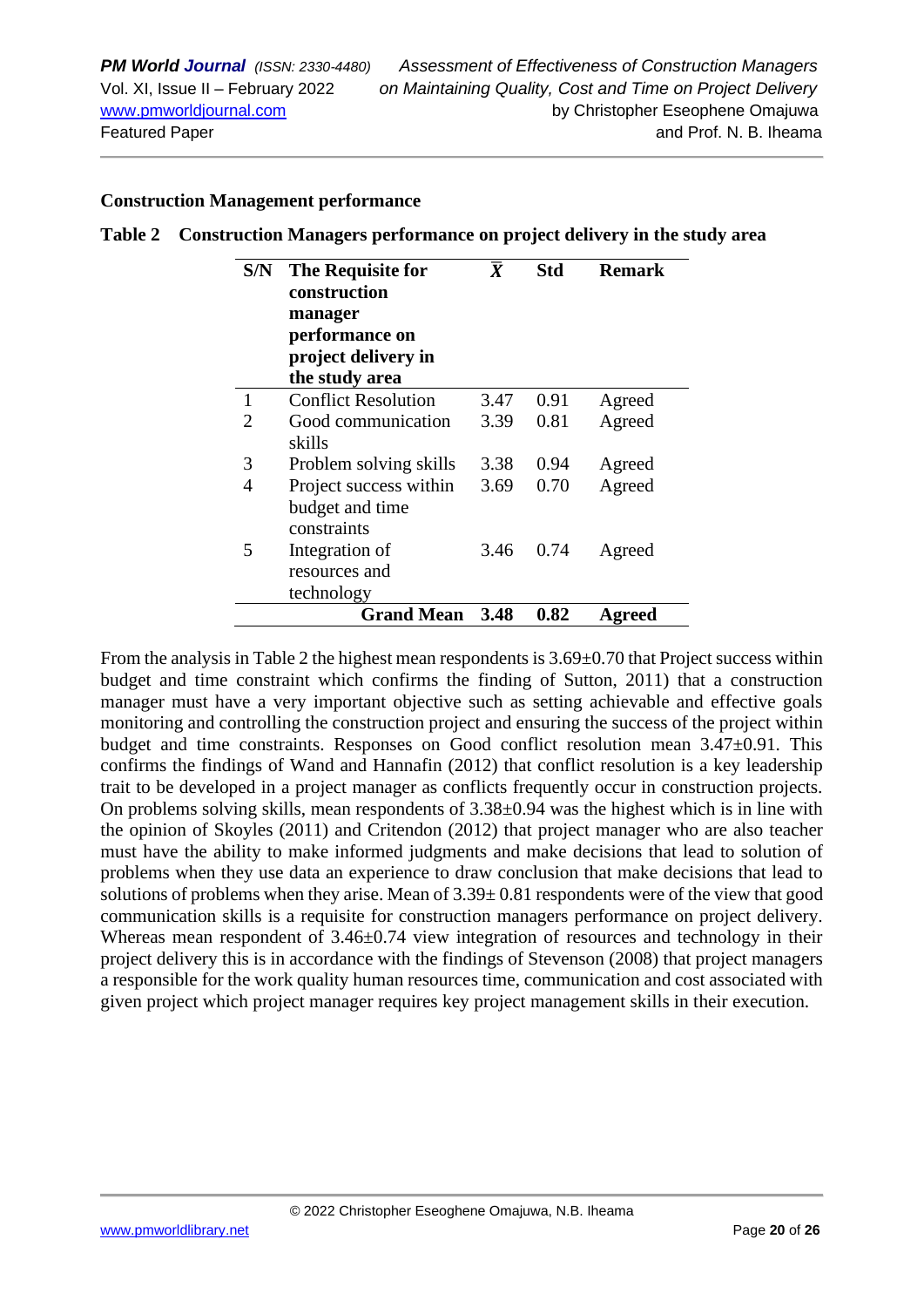### **Testing of Hypothesis**

**Table 3: Summary of Multiple Regression Analysis of Effectiveness of construction managers on maintaining quality, cost and time within necessary boundaries and construction Managers performance on project delivery**

|            | Sum of $ df $<br><b>Squares</b> |                | <b>Mean</b><br><b>Square</b> | R     | $\mathbf{R}^2$ | F     |       | Sign(p)   Decision |
|------------|---------------------------------|----------------|------------------------------|-------|----------------|-------|-------|--------------------|
| Regression | 0.015                           |                | 0.015                        | 0.494 | 0.244          | 0.969 | 0.002 | Reject             |
| Residual   | 0.047                           | 3              | 0.016                        |       |                |       |       |                    |
| Total*     | 0.063                           | $\overline{4}$ |                              |       |                |       |       |                    |

*\*Alpha level of significance = 0.05*

Results presented in Table 3 above show the Multiple Regression Analysis of the Effectiveness of construction managers on maintaining quality, cost and time within necessary boundaries and construction manager performance on project delivery. Results revealed F-calculated value of 0.969 with a P-value of 0.002, degree of freedom (df) of F (1:4), Regression (R ) value of 0.494, and R-Square ( $\mathbb{R}^2$ ) of 0.244, testing at 0.05 alpha ( $\alpha$ ) level of significance. Since, the P-value of 0.002 is less than the alpha ( $\alpha$ ) level of 0.05, the hypothesis is rejected at P < 0.05.

Conclusion is therefore reached that the effectiveness of construction managers on maintaining quality, cost and time within necessary boundaries significantly boost the construction manager's performance on project delivery in the area of study.

### **CONCLUSION**

Based on the findings, the study concludes that the effectiveness of construction managers on maintaining quality, cost and time within necessary boundaries significantly boost the construction manager's performance on project delivery in Isoko Community of Delta State.

### **Recommendations**

Based on the findings and conclusions of this study, the following recommendations were made:

- 1. Workshops should be organized for site construction engineers/managers to equip them on how to construct and draw up other innovative constructional strategies.
- 2. Government should give incentives and provide good environment for construction managers to thrive in the construction works such as providing security law enforcement agencies that would protect site construction engineers against community youth interfering in their job of construction.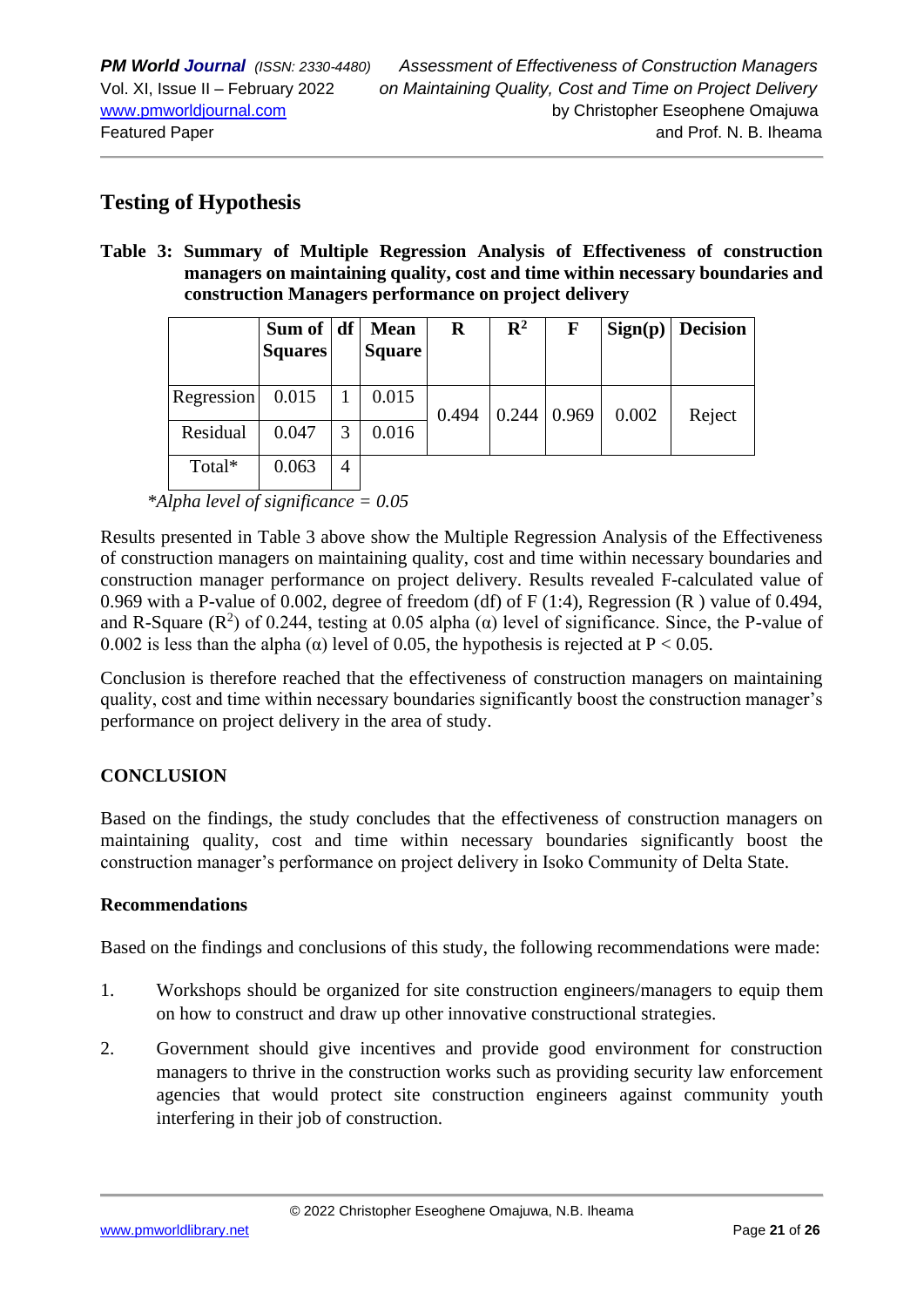### **REFERENCES**

- APM (2015). Evaluating small sample approaches for model test statistics in structural equation modeling. Multivariate Behavioral Research, 39, 439–478.
- Babalola, I.H. and Oluwatuyi, Opeyemi E. and Lawal, Akintoye and Aiyewalehinmi, E (2005). Factors influencing the Performance of Construction Projects in Akure, Nigeria. International Journal of Civil Engineering, Construction and Estate Management, 3 (4). Pp. 57-67.
- Bredillet (2015). 'Managing Project Interfaces: Key Points for Project Success'. In Cleland and King, Project Management Handbook, Second Edition. Englewood Cliffs, N.J.: Prentice Hall.
- Carr (2009) Construction in the economy and its role in socio-economic development. In Ofori, G. (Editor) New Perspectives on Construction in Developing Countries. Spon, Abingdon, pp. 40-71.
- Clement & Gido (2012). Use of structural equation modeling in operations management research: Looking back and forward. Journal of Operations Management, 24, 148–169.
- Crawford (2005) Approaches to Project Management in Africa: Implications for International Development Projects, International Journal of Project Management, Vol. 21, pp. 309- 319.
- Crittenden (2012), "Project management quality and the value of flexible strategies", Engineering, Construction and Architectural Management, Vol. 13 Iss: 3 pp. 275 – 289
- Dinsmore C.P., Cooke-Davies Terry and Wideman M. (2005): Right Projects Done Right: From Business Strategy to Successful Project Implementation. Projects and Management of Strategy.
- Eva. (2007) The Construction Industry: Aspects of its management and economics. Singapore University Press, Singapore. Architecture Research 2016, 6(3): 68-79 79
- Fotwe & Mc Caffer. (2010) Analysis of the causality links between the growth of the construction industry and the growth of the macro-economy in Ghana. Construction Management and Economics, 25(7-9), 951-961.
- Gardiner & Stewart (2010) Principles and Practice of Structural Equation Modeling. 3rd ed., The Guilford Press New York London.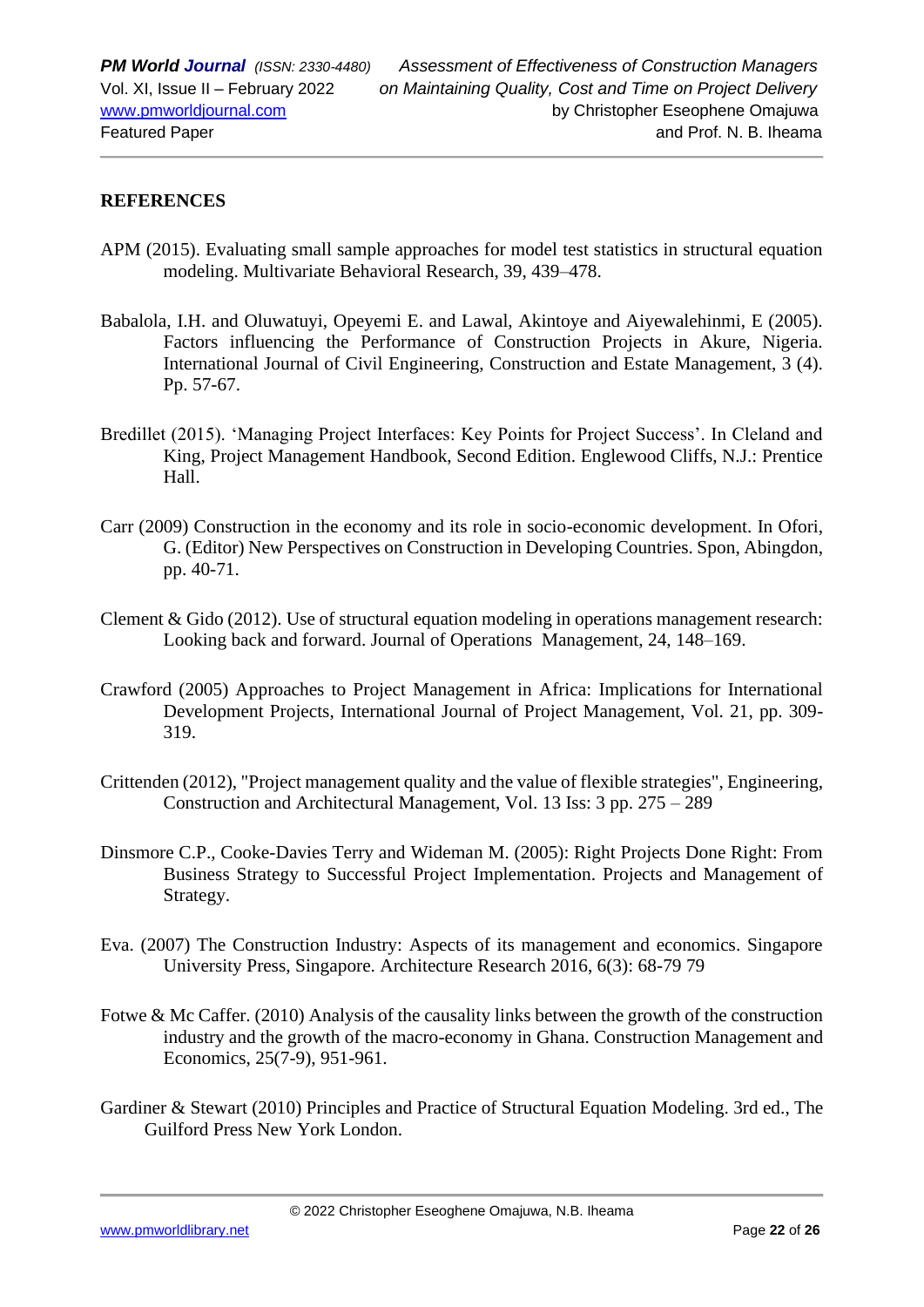- Gary (2009). "A multi-level causal model for best practices in project management" Benchmarking: An International Journal, Vol. 10, No. 1, pp. 29-36.
- Hassan (2005), "Service quality in outsourcing facility maintenance services", Journal of Corporate Real Estate, Vol. 9 No. 1 pp. 39-49.
- Isa (2007), "Why so fed up and footloose in IT? Spelling out the association between occupation and overall job satisfaction shown by WERS 2004", Industrial Relations Journal, Vol. 38 No. 4, pp. 356-84.
- Jacobsson M. and Wilson T.L. (2012): The Construction Company Through the Lens of Service Management: Inferences from Sweden, Services Marketing Quarterly.33(2), 155-176.
- Kasimu M.A. (2015): Cost Reduction of Construction Projects in Nigerian: Knowledge Management as an Antidote. Journal of Environmental Science and Resources Management. 7(1), 103-114.
- Milosevic & Patanakull (2005). Industrialized Building Systems: Strategic Outlook for Manufactured Construction in Malaysia. *Journal of Architectural Engineering*, *18*(2), 69 74. doi:10.1061/(ASCE)AE.1943-5568.0000072
- Nguyen, Ogunlana & Lan (2014), "Valuing flexibility in infrastructure expansion", Journal of Infrastructure Systems, Vol. 9 No. 3.
- Ofori G. (2000) Challenges of Construction Industries in Developing Countries: Lesson from Various Countries. Conference Papers, 2nd International Conference on Construction in Developing Countries. Challenges Facing the Construction Industry in Developing Countries, 15-17 November, 2000, Gabarone, 1-13.
- Ogunde A (2017) project management a panacea to improving the performance of Construction projects in Ogun state, Nigeria Department of Estate Management, Covenant University, Ota, Ogun State, Nigeria<http://www.iaeme.com/IJCIET/index.asp>
- Ogundele S.O. (2010): Understanding Nigeria within the Context of the Atlantic World. African Diaspora Archeology Newsletter: Vol.13:Iss.3, Article 2.
- Ogunsemi (2006): Time Cost Model for Building Projects in Nigeria. Construction Management and Economics 24(4): 253-258.
- Ojiako U., Johansen E., and Greenwood D. (2008): A qualitative Re-construction of Project Measurement Criteria. 108(3) 405-417.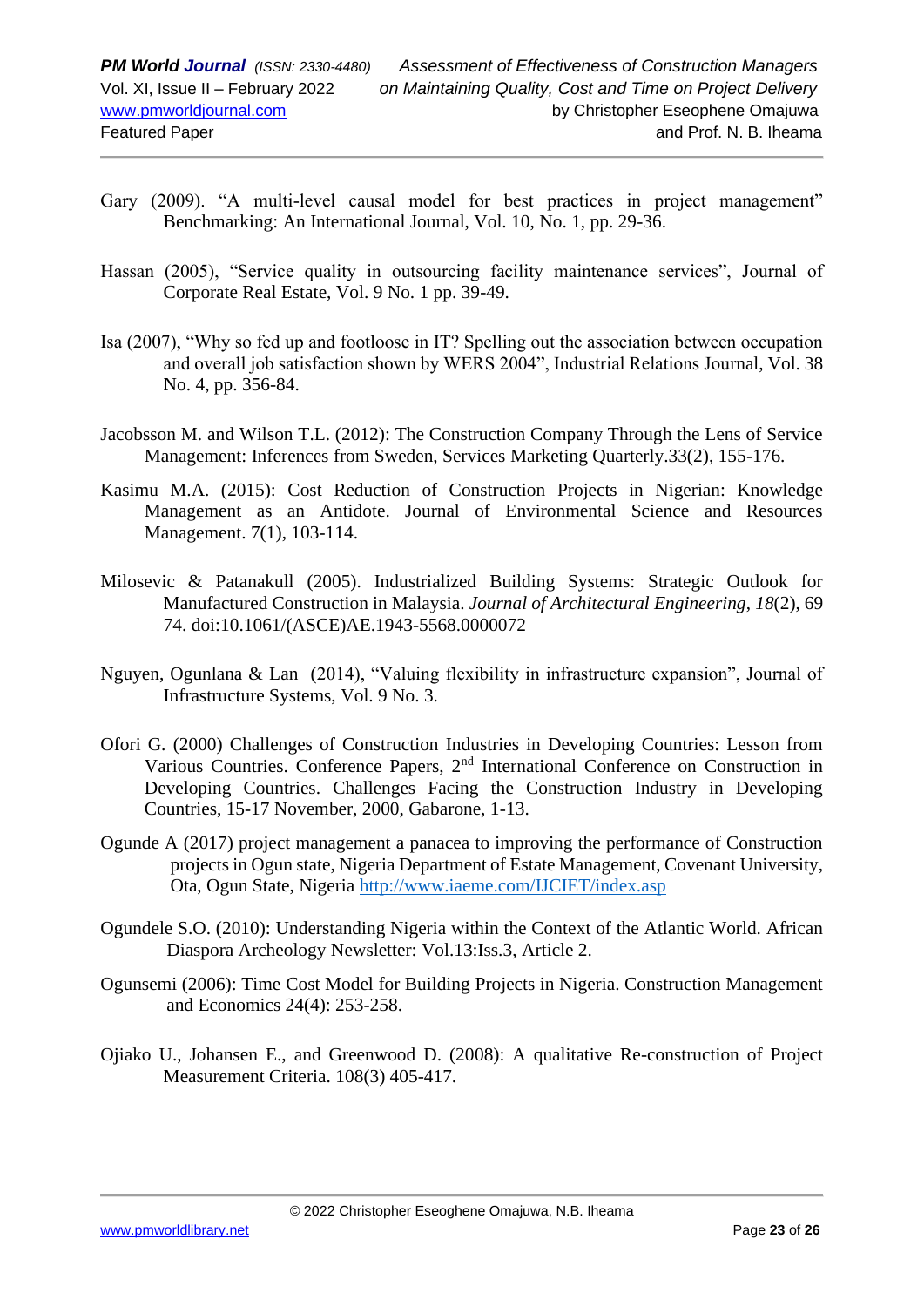- Olalusi, O.C. and Jesuloluwa, O. (2013): The Impact of Information Technology on Nigerian Construction Industry. International Journal of Engineering and Innovative Technology, 2(9), 1-5.
- Omran. (2012), 'Competencies required by project managers for housing construction in Ghana: Implications for CPD agenda', Engineering, Construction and Architectural Management, Vol. 16 No. 4, 2009 pp. 353-375.
- Osman. (2006), "Project management competence in public sector infrastructure organisations", Construction Management and Economics, Vol. 25, pp. 55-66.
- Patil A.R. and Pataskar V.S. (2013): Analyzing Material Management Techniques on Construction Project. International Journal of Engineering Innovative Technology (IJEIT) Volume 3, Issue 4. Pp. 96-100.
- Philips, Martin, Dainty & Price, (2008). Senior management perceptions of project management competence. *International Journal of Project Management*, *23*(1), 7 16. doi:10.1016/j.ijproman.2004.06.005
- PMI. (2013): A Guide to the Project Management Body of Knowledge: PMBOK Guide ( $5<sup>th</sup>$  ed.) Newtown Square, PA: Project Management Institute, Inc.
- Rose C. (2007): Does Female Board Representation Influence Firm Performance? The Danish Evidence. Corporate Governance: An International Review. 15(2), 404-413.
- Shaker. (2007). Two and one-half decades of leadership in measurement and evaluation. Journal of Counseling and Development, 70, 434–438.
- Skoyles (2011), "Evaluation of the effects of education on job satisfaction: independent singleequation vs structural equation models", International Advances in Economic Research, Vol. 13 No. 2, pp. 157-70.
- Stenvenson (2008). Beyond significance testing: Reforming data analysis methods in behavioral research. Washington, DC: American Psychological Association.
- Strange, J.M. and Mumford, M.D. (2002): The Origins of Vision: Charismatic versus Ideological Leadership. The Leadership Quarterly. 13(4), 343 – 377.
- Sutton. (2007), "TQM principles` application in information systems for empirical goals. A study of –Indian organisations", The TQM Magazine, Vol. 19 No. 1, pp. 76-87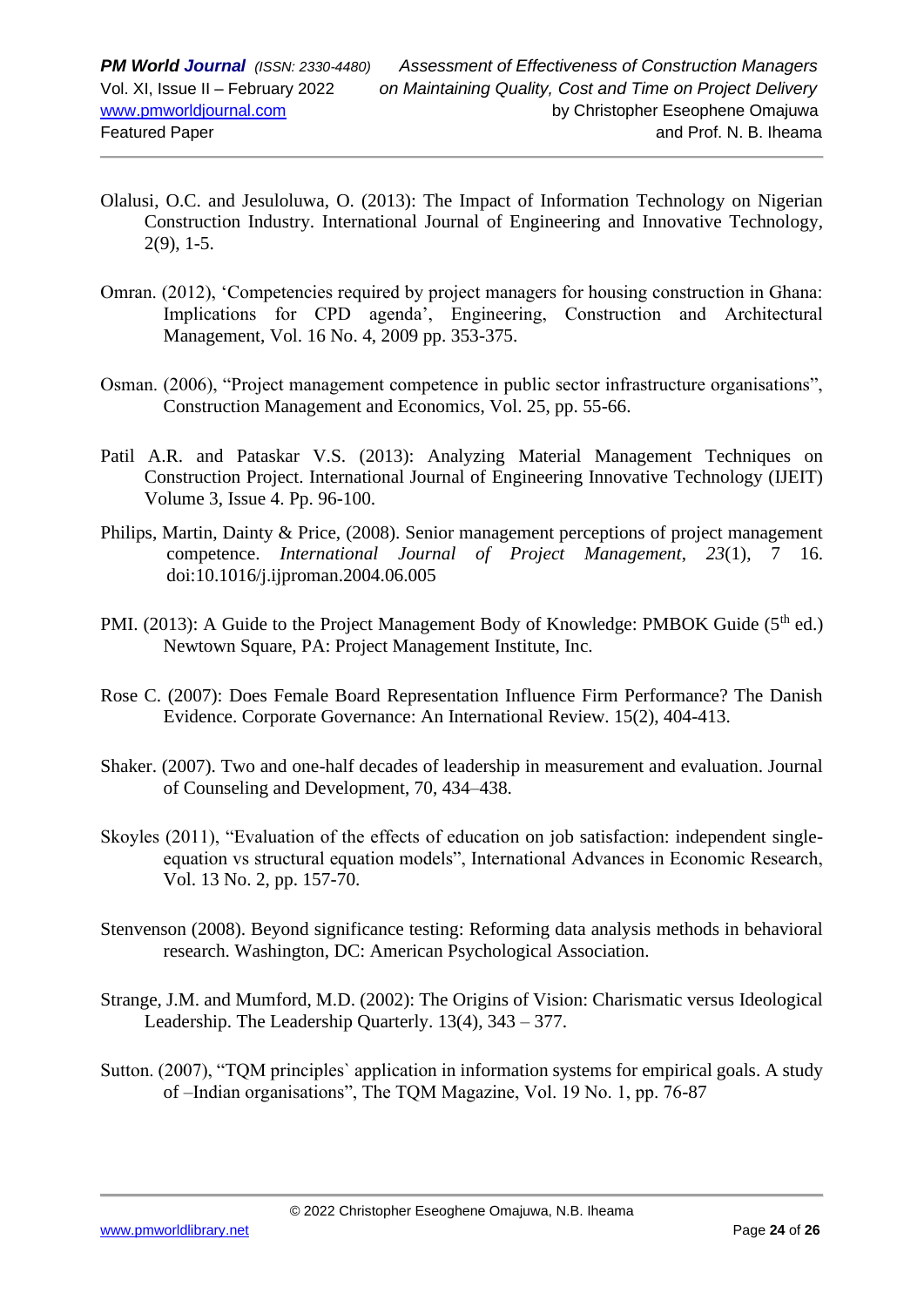- Swan & Khalfan. (2007), "A leadership profile of American project managers", Project Management Journal, Vol. 29, pp. 31-8.
- Takin R. & Akintoye A. (2002): Performance Indicators for Successful Construction Project Performance. School of Built and Natural Environment, Glasgow Caledonian University, City Campus, Glasgow G4 OBA, UK.
- Teo (2010). Implementing Industrialised Building System (IBS) in Malaysia: The Vital Role Of R&D. *Master Builders*, (2nd Quarter), 62 65.
- Uma, K.E. and Eboh, F.E. (2013): Corruption, Economic Development and Emerging Markets: Evidence from Nigeria. Asian Journal of Management Sciences and Education. 2(3), 56-67.
- Wand & Hannafin (2012), "Modeling real options to switch among alternatives in product development", IEEE Transactions on Engineering Management, Vol. 52 No. 2, pp. 1-11.
- Whitehead (2015): "TQM a predecessor of ERP implementation", International Journal of Production Economics, Vol. 115 No. 2, pp. 569-80. [www.onlinenigeria.com/deltastate](http://www.onlinenigeria.com/deltastate)  (2003)
- Yaman A. (2007): Mobilization Through Conflict Resolution Education-Peace Education in Cyprus. Conflict Resolution Quarterly. Volume 25, Issue 1. Pp.153-157.
- Yepes, Cartwright & Yinger (2007), ''Current practice in project management an empirical study'', International Journal of Project Management, Vol. 20, pp. 1-11.
- Zarina, Zawawi, Khalid & Aris. (2014). Industrialised Building System: Current Shortcomings
- Zwikael (2011), "An IT-based approach to managing the construction brief", International Journal of IT in Architecture, Engineering and Construction, Vol. 1 No. 1.